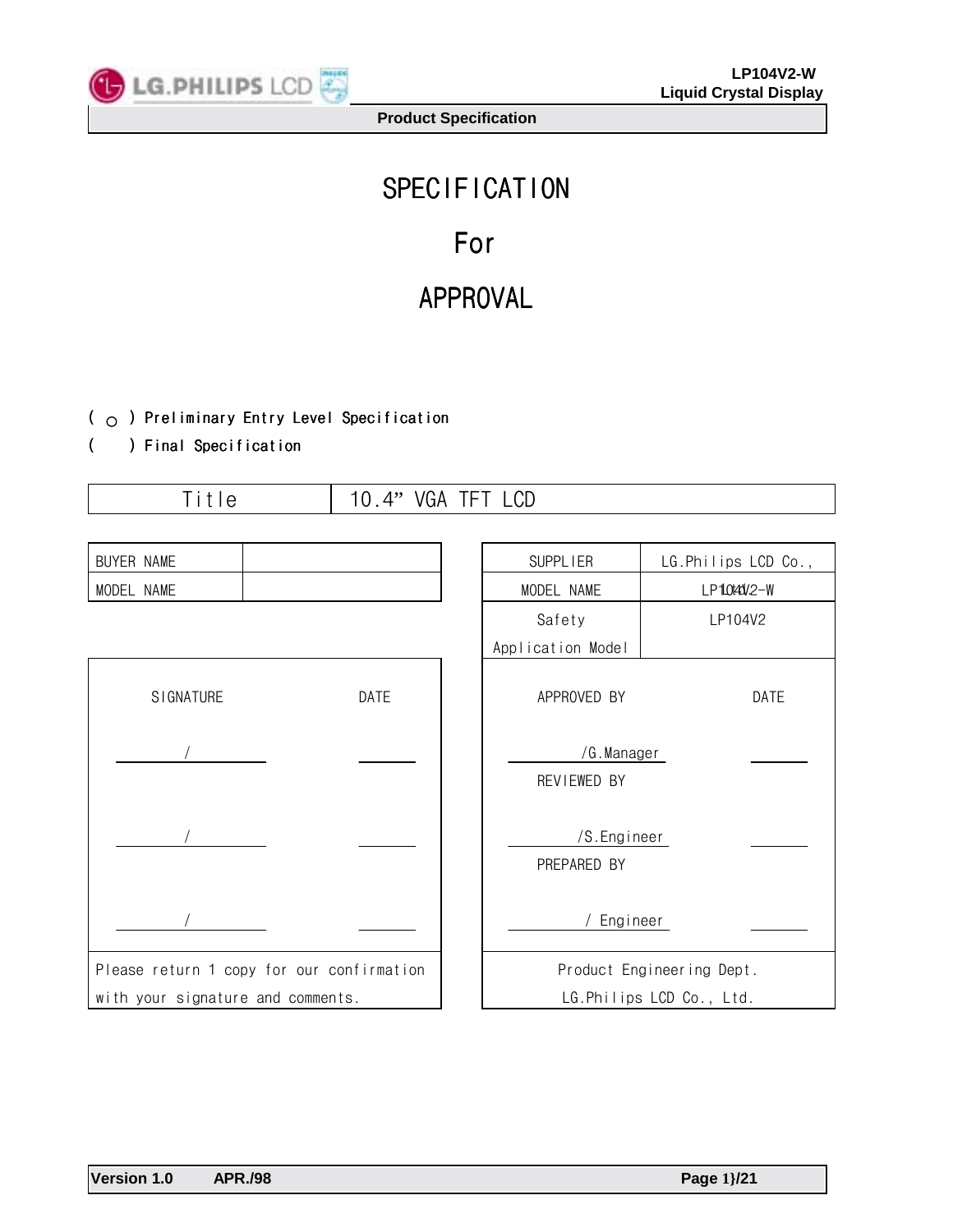

## **CONTENTS**

| NO.                      | <b>ITEM</b>                  | Page           |
|--------------------------|------------------------------|----------------|
|                          | <b>COVER</b>                 | 1              |
|                          | <b>CONTENTS</b>              | $\overline{2}$ |
| -                        | RECORD of REVISION           | 3              |
| 1.                       | GENERAL DESCRIPTION          | $\overline{4}$ |
| 2.                       | <b>MAXIMUM RATINGS</b>       | 5              |
| 3.                       | ELECTRICAL SPECIFICATIONS    | 5              |
| 4.                       | OPTICAL SPECIFICATIONS       | 6              |
| 5.                       | <b>ENVIRONMENT</b>           | $\overline{7}$ |
| 6.                       | INTERFACE CONNECTION         | 8              |
| 7.                       | SIGNAL TIMING SPECIFICATIONS | 9              |
| 8.                       | SIGNAL TIMING WAVE FORMS     | 10             |
| 9.                       | COLOR INPUT DATA REFERENCE   | 11             |
| 10.                      | POWER SEQUENCE               | 12             |
| 11.                      | MECHANICAL CHARACTERISTICS   | $13 - 14$      |
| 12.                      | <b>COSMETICS</b>             | 15             |
| 13.                      | <b>RELIABILITY</b>           | 16             |
| 14.                      | <b>SAFETY</b>                | 16             |
| 15                       | PACKAGING                    | 16             |
| 16.                      | SMOKE FREE DESIGN            | 16             |
| 17.                      | <b>PERFORMANCE</b>           | 16             |
| 18                       | PRECAUT I ONS                | $17 - 18$      |
| $\overline{\phantom{0}}$ | <b>APPENDIX</b>              | $19 - 20$      |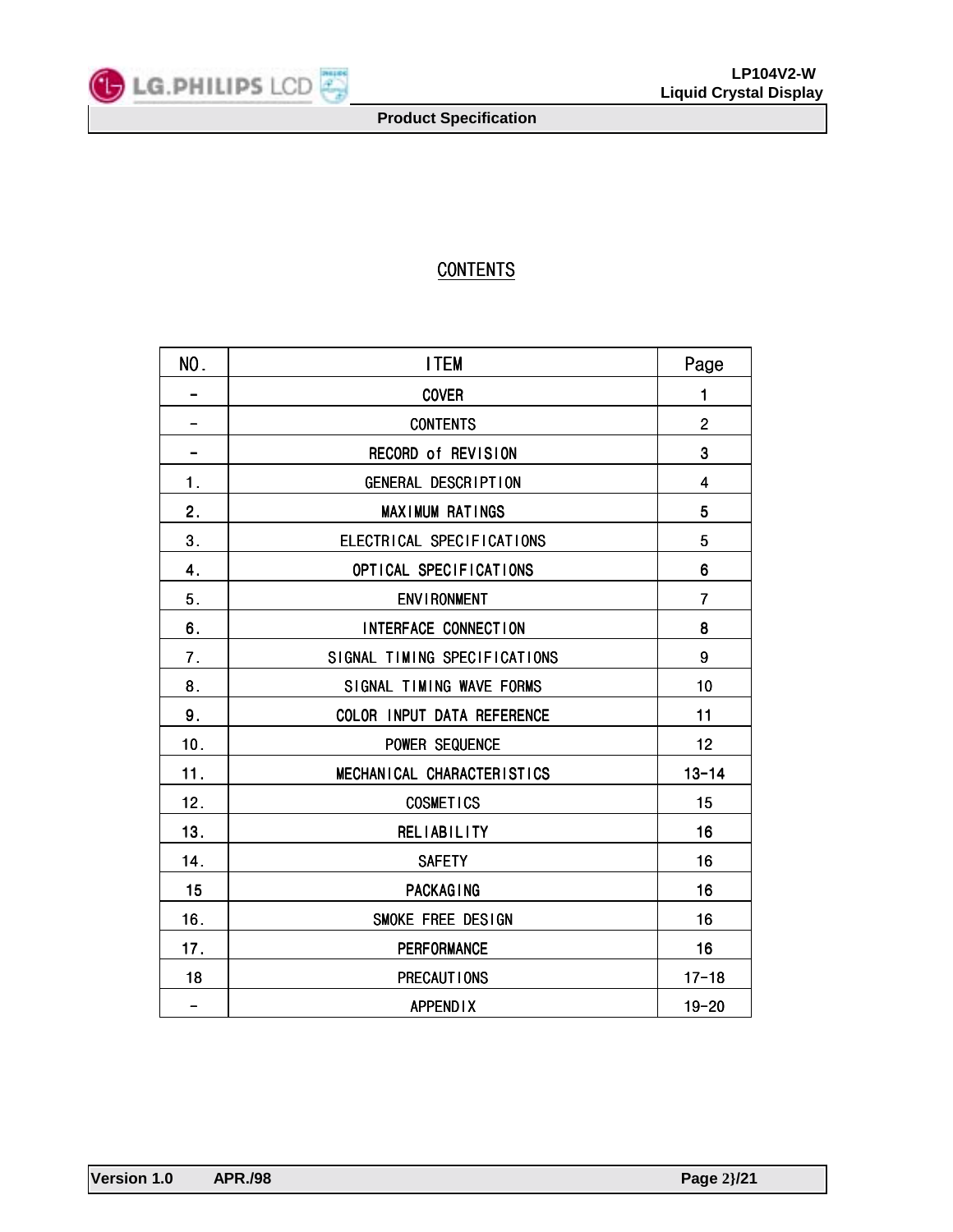

## Record of Revision

| DATE AND VERSION | <b>DESCRIPTION</b> |
|------------------|--------------------|
|                  |                    |
|                  |                    |
|                  |                    |
|                  |                    |
|                  |                    |
|                  |                    |
|                  |                    |
|                  |                    |
|                  |                    |
|                  |                    |
|                  |                    |
|                  |                    |
|                  |                    |
|                  |                    |
|                  |                    |
|                  |                    |
|                  |                    |
|                  |                    |
|                  |                    |
|                  |                    |
|                  |                    |
|                  |                    |
|                  |                    |
|                  |                    |
|                  |                    |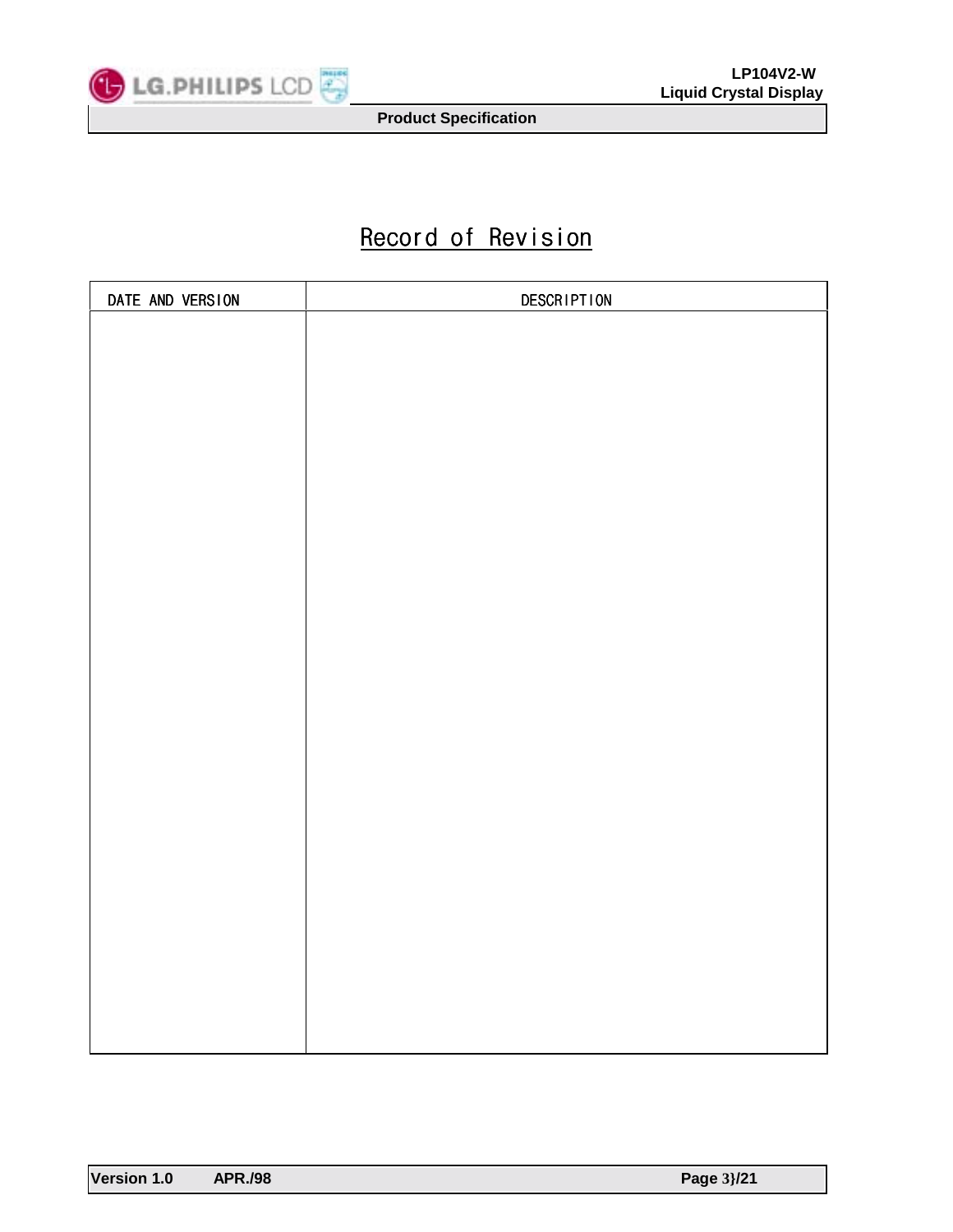

## 1. General Description

The LG Semicon Co., Ltd. model LP104V2 LCD is a Color Active Matrix Liquid Crystal Display with an integral Cold Cathode Fluorescent Tube(CCFT) back light system. The matrix employs a-Si Thin Film Transistor as the active element. It is a transmissive type display operating in the normally white mode. This TFT-LCD has a 10.4 inch diagonally measured active display area with VGA resolution(480 vertical by 680 horizontal pixel array). Each pixel is divided

into Red, Green and Blue sub-pixels or dots which are arranged in vertical stripes. Gray scale or the brightness of the sub-pixel color is determined with a 6-bit gray scale signal for each dot, thus, presenting a palette of more than 262,144 colors.

 The LP104V2 LCD is intended to support applications where thin thickness, low power are critical factors and graphic displays

are important. In combination with the vertical arrangement of the sub-pixels, the LP104V2 characteristics provide an excellent



flat panel display for office automation products such as Notebook PC.

## General Display Characteristics

The following are general feature of the model LP104V2 LCD; Active display area 10.4 inches(26.42cm) diagonal Outsize dimensions 246.5(H)  $\times$  179.4(V)  $\times$  8.0(W) mm(typ) Pixel pitch 0.33 mm × 0.33 mm Pixel format 640 horiz. By 480 vert. pixels RGB stripe arrangement Color depth 6-bit, 262,144 colors Display operating mode transmissive mode, normally white Surface treatments hard coating(3H), anti-glare treatment of the front polarizer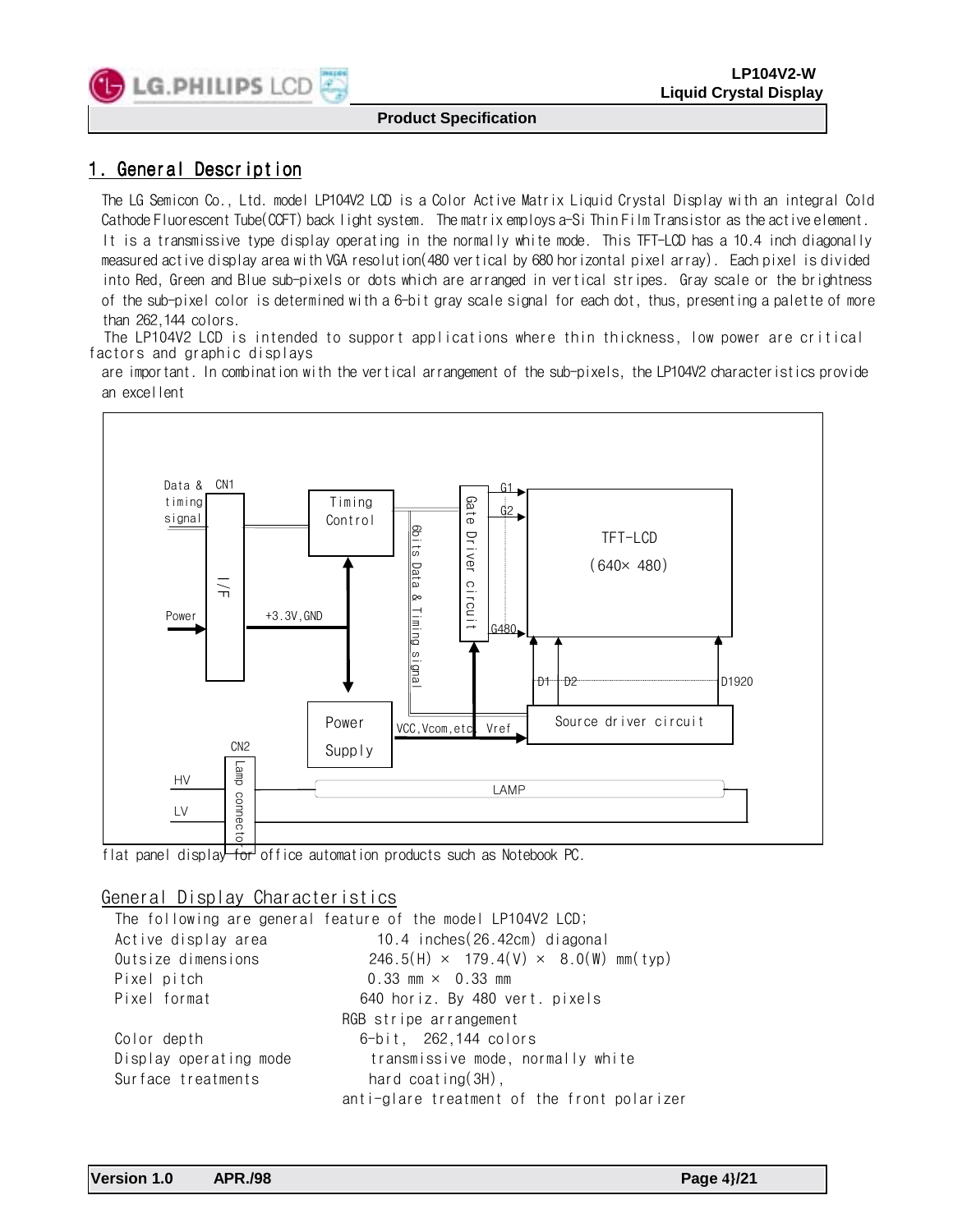LG.PHILIPS LCD Weight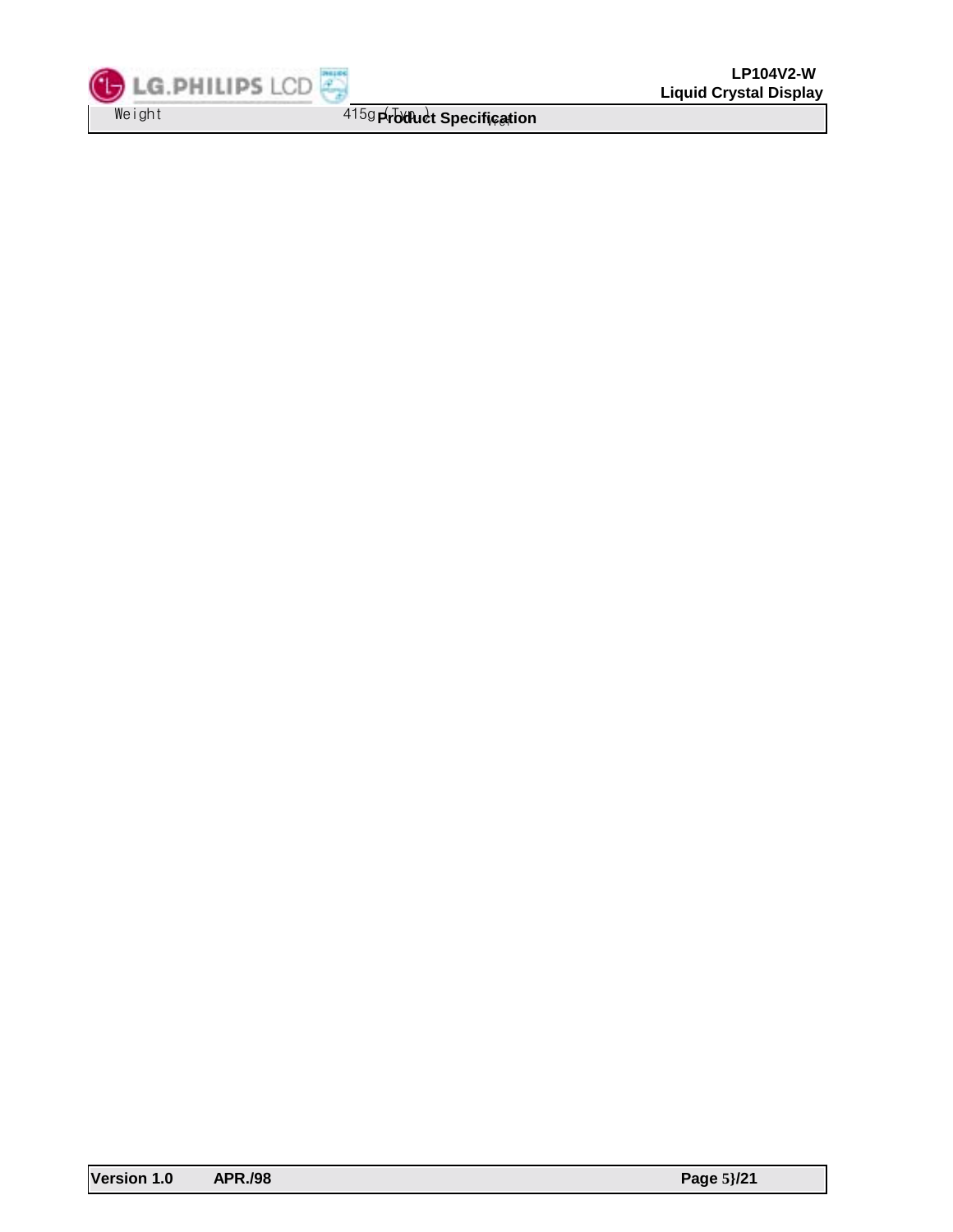

## 2. Maximum Ratings

The following are maximum values which, if exceeded, may cause faulty operation or damage to the unit.

| Parameter                                                           | symbol                                                |              | Values                | Units           | <b>RMKS</b>           |  |
|---------------------------------------------------------------------|-------------------------------------------------------|--------------|-----------------------|-----------------|-----------------------|--|
|                                                                     |                                                       | Min.         | Max.                  |                 |                       |  |
| Power Input Voltage<br>Operating Temperature<br>Storage Temperature | V <sub>DD</sub><br>$\mathsf{T}_{\mathsf{OP}}$<br>l st | 3.0<br>$-20$ | 3.6<br>$+50$<br>$+60$ | Vdc<br>°C<br>ືບ | at 25℃<br>FlatLink Tx |  |

| Table 1 | ABSOLUTE MAXIMUM RATINGS |  |  |
|---------|--------------------------|--|--|
|---------|--------------------------|--|--|

Note: 1. The Relative Humidity must not exceed 95% non-condensing at temperatures of 40℃ or less. At temperatures greater than 40℃, the wet bulb temperature must not exceed 39℃.

2. Under no condition should the unit be exposed to corrosive chemicals.

## 3. Electrical Specifications

The LP104V2 requires two power inputs. One is employed to power the LCD electronics and to drive the voltages to drive the TFT array and liquid crystal. The second input which powers the backlight CCFT, is typically generated by an inverter. The inverter is an external unit to the LCD.

| Parameter                  | Symbol                     |       | Values | Units           | Notes                  |               |
|----------------------------|----------------------------|-------|--------|-----------------|------------------------|---------------|
|                            |                            | Min.  | Typ.   | Max.            |                        |               |
| MODULE:                    |                            |       |        |                 |                        |               |
| Power Supply Input Voltage | $V_{DD}$                   | 3.0   | 3.3    | 3.6             | Vdc                    |               |
| Power Supply Input Current | $\mathsf{I}_{\mathsf{DD}}$ |       | 170    | 227             | mA                     |               |
| Power Consumption          | $P_{DD}$                   |       | 0.56   | 0.75            | Watts                  |               |
| Ripple/Noise               |                            |       |        |                 |                        |               |
| Logic Input Level, High    | $V_{\text{IH}}$            | 2.0   |        | V <sub>DD</sub> | V                      | $\frac{2}{2}$ |
| Logic Input Level, Low     | $V_{IL}$                   | Vss   |        | 0.8             |                        |               |
| BACK LIGHT                 | l t                        |       |        |                 |                        |               |
| Lamp current               | $V_t$                      | 2.0   | 5.5    | 6.0             | mA                     |               |
| Lamp voltage               | Εt                         | 490   | 515    | 630             | <b>V<sub>RMS</sub></b> |               |
| Lamp frequency             | Vk                         | 40    | 60     | 80              | <b>KHz</b>             | 3             |
| Kick-Off Voltage           |                            |       |        | 845             | V <sub>RMS</sub>       | 25± 2°C       |
|                            |                            |       |        | 1015            | V <sub>RMS</sub>       | 0±2°C         |
| Lamp life time             | Lt                         | 20000 |        |                 | Hrs                    |               |
| Power Consumption          | Pbl                        | 1.8   | 2.75   | 2.9             | Watts                  | 4             |

#### Table 2 FIFCTRICAL CHARACTERISTICS:

Notes: 1. The current draw and power consumption specified is for 3.3 Vdc at 25℃, fv at 60Hz and black signal displayed.

 2. Logic levels are specified for VDD of 3.3 Vdc at 25 ℃. The values specified apply to all logic inputs; Hsync, Vsync, clock, data signals, etc.

 3. Lamp frequency may produce interference with horizontal sync. frequency , and may cause beat on the display. Therefore lamp frequency shall be detached as much as from the horizontal sync. and from the harmonics of horizontal synchronous to avoid interference.

4. DC/AC inverter for backlight is not built in this module.

Back light power consumption shown above does not concern the efficiency of the inverter.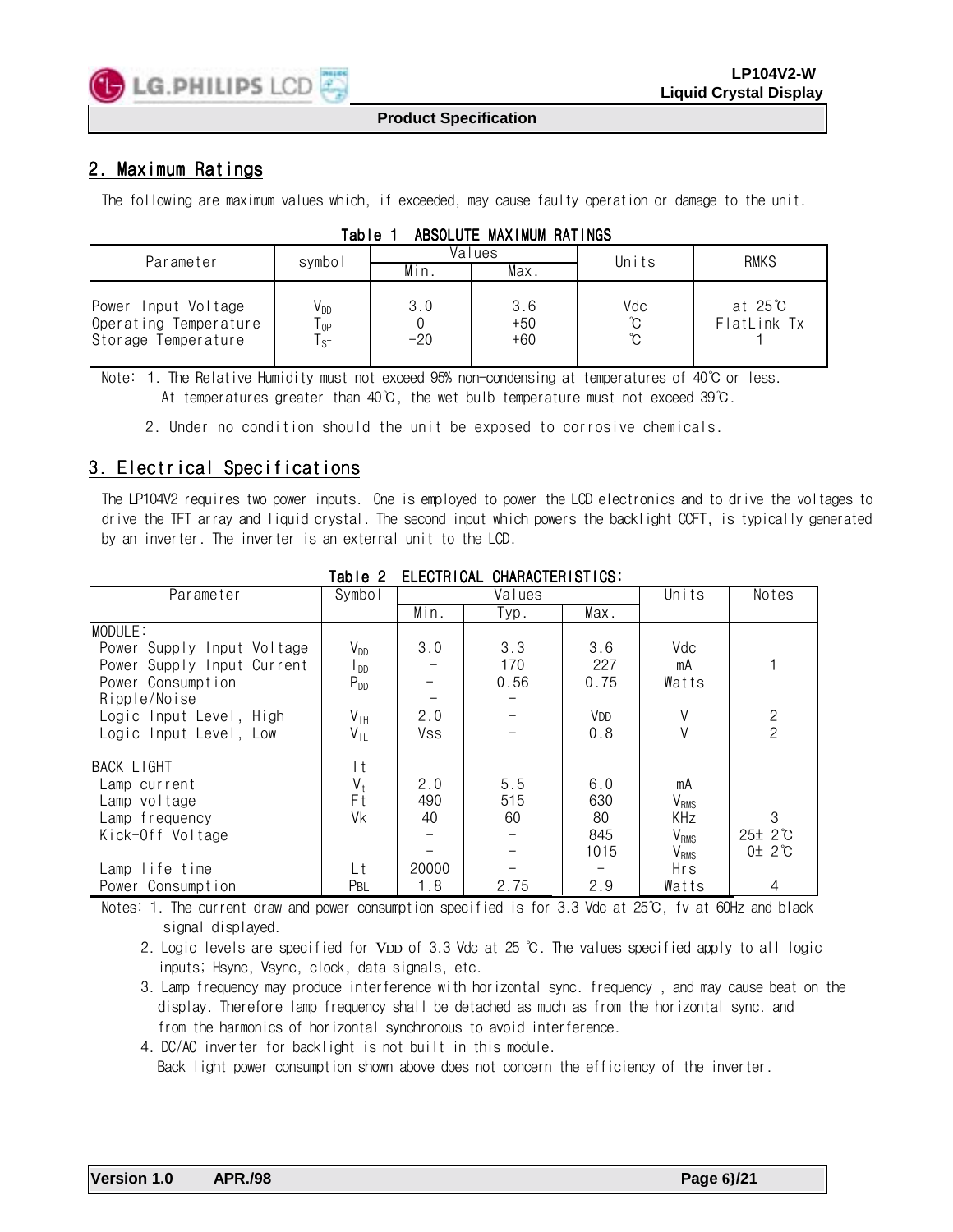

## 4. Optical Specifications

Optical characteristics are determined after the unit has been 'ON' and stable for approximately 30 minutes in a dark environment at 25℃. The values specified are at an approximate distance 50cm from the LCD surface at a viewing angle of  $\Phi$  and  $\theta$  equal to  $0^\circ$ .

Appendix A presents additional information concerning the specified characteristics.

|                                                                                                                                                                                                                     | lable 3                                                                           |                                                                      | UPTICAL CHARACTERISIICS                                              |                                                                      |                           |                                            |
|---------------------------------------------------------------------------------------------------------------------------------------------------------------------------------------------------------------------|-----------------------------------------------------------------------------------|----------------------------------------------------------------------|----------------------------------------------------------------------|----------------------------------------------------------------------|---------------------------|--------------------------------------------|
| Parameter                                                                                                                                                                                                           | $\overline{Syn}$ bol                                                              |                                                                      | Values                                                               |                                                                      | Units                     | <b>RMKS</b>                                |
|                                                                                                                                                                                                                     |                                                                                   | Min.                                                                 | Typ.                                                                 | Max.                                                                 |                           |                                            |
| Contrast Ratio<br>Surface Brightness<br>Brightness Variation<br>Response Time<br>Rise Time<br>Decay Time                                                                                                            | CR<br>Bsf<br>$B_V$<br>Tr<br>$Tr_R$<br>$Tr_D$                                      | 100<br>180                                                           | 150<br>200<br>30<br>50                                               | 1.45                                                                 | cd/m <sup>2</sup><br>msec | $\begin{array}{c} 2 \\ 3 \\ 4 \end{array}$ |
| CIE Color Coordinates<br>Red<br>Green<br>Blue<br>White                                                                                                                                                              | $X_{R}$<br>УR<br>$X_{G}$<br>УG<br>$X_{R}$<br><b>Y</b> <sub>B</sub><br>$X_W$<br>Уw | 0.513<br>0.304<br>0.287<br>0.470<br>0.126<br>0.121<br>0.292<br>0.309 | 0.543<br>0.334<br>0.317<br>0.500<br>0.156<br>0.151<br>0.322<br>0.339 | 0.573<br>0.364<br>0.347<br>0.530<br>0.186<br>0.181<br>0.352<br>0.369 |                           | ± 0.03                                     |
| Viewing<br>Angle<br>x axis, right $(\Phi = 0^{\circ} \neg)$<br>x axis, left( $\Phi$ =180 $\rightarrow$ )<br>y axis, up( $\Phi = 90$ ; $\rightarrow$ )<br>y axis, down $(\Phi = 270^{\circ} \rightarrow)$<br>Flicker | $\theta$ x<br>θх<br>θ<br>y<br>$\theta$ y                                          | 70<br>70<br>45<br>50                                                 |                                                                      |                                                                      | degree, °                 | 5<br>6                                     |

ADTION OUADACTERIOTICS

Notes 1. Contrast Ratio (CR) is defined mathematically as :

(Surface Brightness with all white pixels)  $\div$  (Surface Brightness with all black pixels)

- 2. Surface brightness is measured on the LCD surface 50cm from the surface with all pixels displaying white. For more information see Appendix  $A - 1$ .
- 3. The variation in surface brightness, SB<sub>V</sub> is determined by measuring B<sub>ON</sub> at each test position 0 through 9, and then dividing the maximum B<sub>ON</sub> of 9 points luminance by minimum B<sub>ON</sub> of 9 points luminance. For more information see Appendix  $A - 1$ .

 $SB_V =$  Maximum  $(B_{0N0}, B_{0N1}, \ldots, B_{0N9}) \div$  Minimum  $(B_{0N0}, B_{0N1}, \ldots, B_{0N9})$ 

- 4. Response time is the time required for the display to transition from white to black (Rise Time, Tr<sub>R</sub>) and from black to white (Decay Time, Tr<sub>D</sub>). For additional information see Appendix A - 2.
- 5. Viewing angle is the angle at which the contrast ratio is greater than 5. The angles are determined for the horizontal or x axis and the vertical or y axis with respect to the z axis which is normal to the LCD surface. For more information see Appendix  $A - 3$
- 6. When the lcd is refreshed at 60Hz rate with the backlight on, there are no noticeable flicker at green dot level 31 when the screen is viewed with naked eye.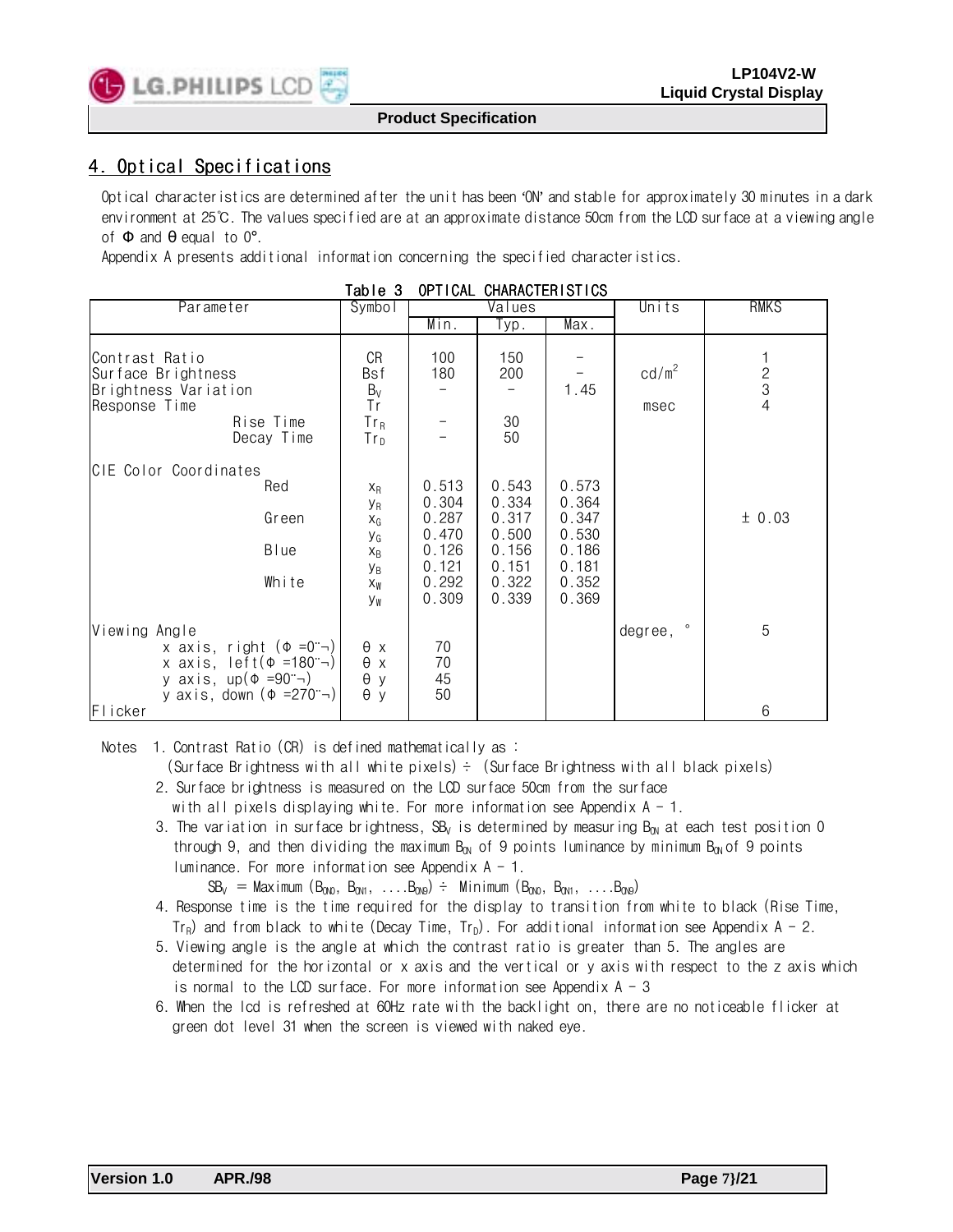

### Table 4 Luminance of Grey Level

|                | rabio i caminanoo of aroj covor |                       |
|----------------|---------------------------------|-----------------------|
| Gray Level     | Luminance<br>$(\%)$ (min)       | _uminance<br>(%)(max) |
|                |                                 |                       |
|                |                                 |                       |
|                |                                 |                       |
| .15            | 0.U                             | 6.                    |
| 23             |                                 | 15                    |
| -31            | 5.U                             | 38.0                  |
| $-39$          | 20.0                            | 70.0                  |
| $\overline{4}$ | 50.0                            | 90                    |
| -55            | 80.0                            | 98                    |
| L63            | 100                             | 100                   |

## 5. Environment

5.1 Altitude : operating 0 - 10,000 feet (3048m)

storage/shipment 0 - 40,000 feet (12192m)

- 5.2 Corrosive gas : use at indoor & outdoor in a big city.
- 5.3 Environment test condition

| No            | Test ITEM                                                                            | Conditions                                                                                                                                                                 |
|---------------|--------------------------------------------------------------------------------------|----------------------------------------------------------------------------------------------------------------------------------------------------------------------------|
|               | High temperature storage test                                                        | $Ta = 60^{\circ}C$ 240h                                                                                                                                                    |
| 2             | Low temperature storage test                                                         | $Ta = -20^{\circ}C$ 240h                                                                                                                                                   |
| $\mathcal{S}$ | High temperature<br>$\alpha$ high humidity operation test $\alpha$ (no condensation) | $Ta = 40^{\circ}C$ 95%RH 240h                                                                                                                                              |
|               | 4 High temperature operation test $Ta = 50^{\circ}C$ 240h                            |                                                                                                                                                                            |
| 5             | Low temperature operation test $Ta = 0^{\circ}C$                                     | 240h                                                                                                                                                                       |
| 6             | Vibration test<br>$(non-operating)$                                                  | $-$ Sine wave, 10 to $500Hz$ , 1.5G, 0.5oct/min, 3axis,<br>- Random Truck : 6-12-18-42-80-200Hz  0.5Grms, 30min. 3axis<br>Random Air: 6-18-200-500Hz 2.1Grms, 30min. 3axis |
|               | Shock test<br>$non-operatorating)$                                                   | half sine wave, 180G, 2ms,<br>one shock of each six faces (i.e. run 180G 2ms for<br>all six faces.)                                                                        |

{Result Evaluation Criteria}

There should be no change which might affect the practical display function when the display quality test is conducted under normal operating condition.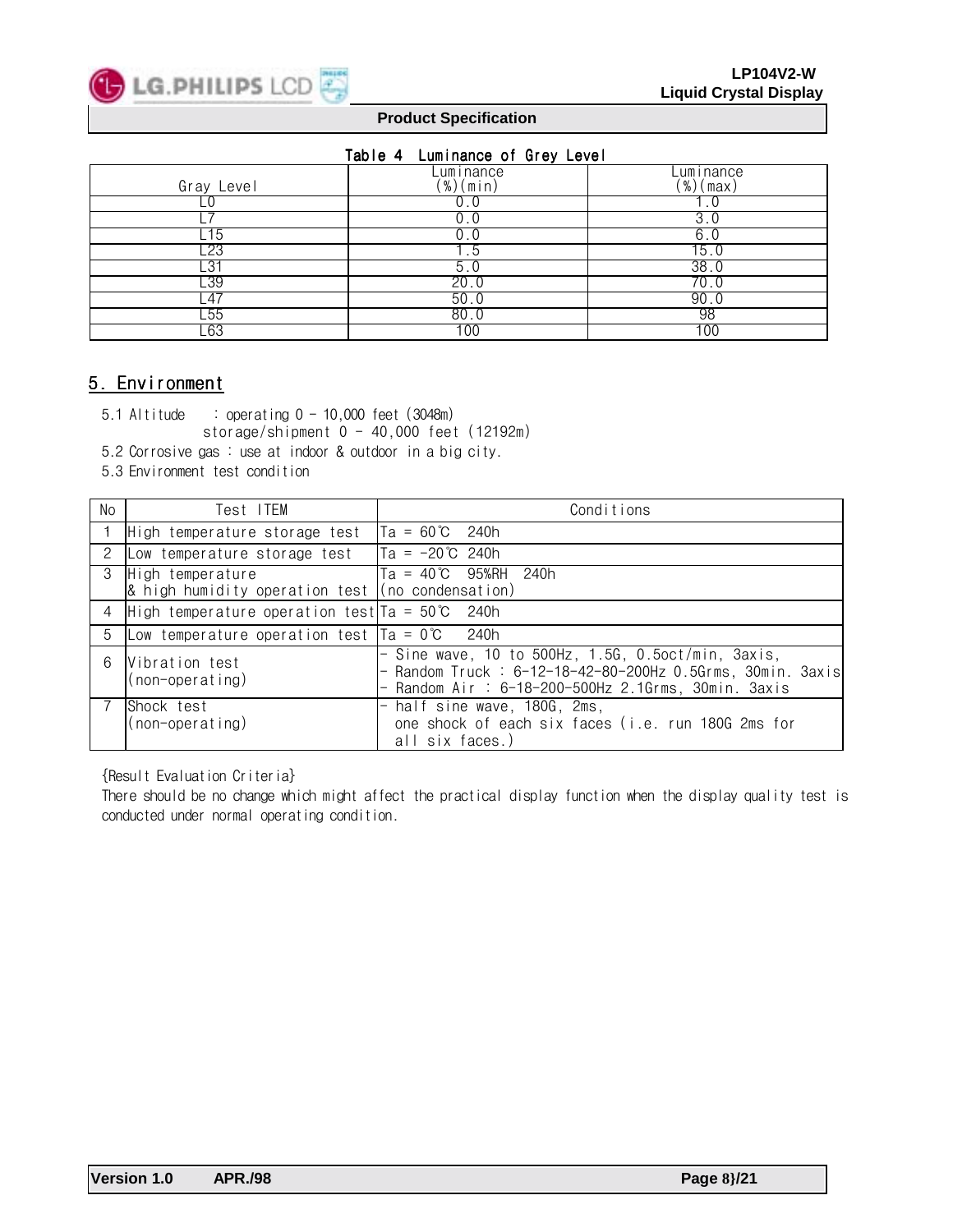

## 6. Interface Pin Configuration

\* Used connector : DF9B-31P-1V(HIROSE), Matching side : DF9B-31S-1V(HIROSE)

| Pin                                                                                   | Symbol                                                                                                                                                               | Description                                                                                                                                                      | Notes                                                                                                                                                                             |
|---------------------------------------------------------------------------------------|----------------------------------------------------------------------------------------------------------------------------------------------------------------------|------------------------------------------------------------------------------------------------------------------------------------------------------------------|-----------------------------------------------------------------------------------------------------------------------------------------------------------------------------------|
| 1<br>$\overline{c}$<br>3<br>4<br>5<br>6<br>$\overline{7}$<br>8<br>9<br>10<br>11<br>12 | <b>GND</b><br><b>CLK</b><br>Hsync<br>Vsync<br>GND<br>R <sub>0</sub><br>R <sub>1</sub><br>R <sub>2</sub><br>R <sub>3</sub><br>R <sub>4</sub><br>R <sub>5</sub><br>GND | Ground<br>Data clock<br>Horizontal sync.<br>Vertical sync.<br>Ground<br>Red data(LSB)<br>Red data<br>Red data<br>Red data<br>Red data<br>Red data(MSB)<br>Ground | I/F PIN ARRANGEMENT<br>(Transparent view) 3<br><b>LCD PANEL</b><br>$\overline{2}$<br>3<br>$\overline{\mathbf{4}}$                                                                 |
| 13<br>14<br>15<br>16<br>17<br>18                                                      | G <sub>0</sub><br>G <sub>1</sub><br>G2<br>G3<br>G4<br>G <sub>5</sub>                                                                                                 | Green data(LSB)<br>Green data<br>Green data<br>Green data<br>Green data<br>Green data(MSB)                                                                       | 28<br>29<br>30<br>31                                                                                                                                                              |
| 19<br>20<br>21<br>22<br>23<br>24<br>25<br>26                                          | GND<br>B <sub>0</sub><br><b>B1</b><br>B <sub>2</sub><br>B <sub>3</sub><br><b>B4</b><br>B <sub>5</sub><br>GND                                                         | Ground<br>Blue data(LSB)<br>Blue data<br>Blue data<br>Blue data<br>Blue data<br>Blue data(MSB)<br>Ground                                                         | <b>TOP VIEW</b><br>* NC (30, 31pin) should be electrically opened<br>during operation.<br>* The metal top case is connected to GND.<br>* All GND(ground) pins should be connected |
| 27<br>28<br>29<br>30<br>31                                                            | <b>DTMG</b><br>VDD<br>VDD<br><b>NC</b><br><b>NC</b>                                                                                                                  | Data timing signal<br>Power supply +3.3V<br>Power supply +3.3V<br>No connection<br>No connection                                                                 | together and to Vss which also be connected<br>to the LCD's metal frame.<br>* All Vdd(power input) pins should be connected<br>together.                                          |

## Table 5 INTERFACE PIN CONFIGURATION

The backlight interface connector is a model BHR-03VS-1, manufactured by JST. The mating connector part number is SM02(0.8)B-BHS-1-TB or equivalent. The pin configuration for the connector is shown in the table below. Table 6 BACKLIGHT CONNECTOR PIN CONFIGURATION

| י טועטו<br><b>PAULLIUIL OUNILOIUI LIN OUN LUURINIU</b> |        |                         |       |  |  |  |
|--------------------------------------------------------|--------|-------------------------|-------|--|--|--|
| Pin                                                    | Symbol | Description             | Notes |  |  |  |
|                                                        | HV     | Lamp power input        |       |  |  |  |
|                                                        | ΝC     | ΝC                      |       |  |  |  |
|                                                        |        | Ground                  |       |  |  |  |
| $\cdots$<br>$\sim$ $\sim$ $\sim$ $\sim$                |        | $\sim$ $\sim$<br>.<br>. |       |  |  |  |

Notes: 1. The input power terminal is colored pink. Ground pin color is black.

2. The backlight ground should be common with Vss.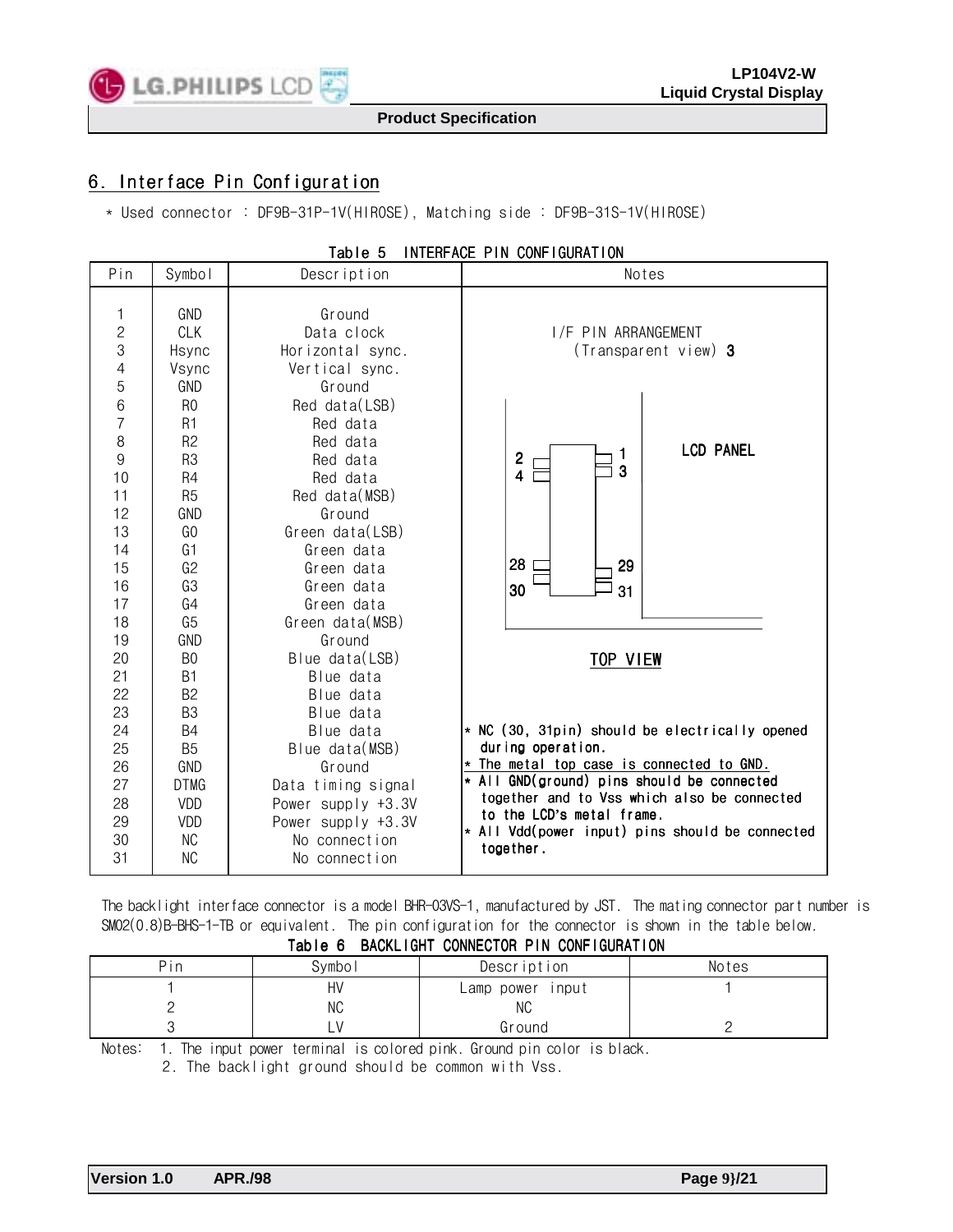

## 7. Signal Timing Specification

This is the signal timing required at the input of the ASIC inside module. All of the interface signal timing should be satisfied with the following specifications for it's proper operation.

|             | ITEM              | Symbol                         | Mode       | Table / Timing<br>MIN.   | Table<br>TYP.            | MAX.                     | UNIT                        | <b>NOTE</b>                       |
|-------------|-------------------|--------------------------------|------------|--------------------------|--------------------------|--------------------------|-----------------------------|-----------------------------------|
|             | Frequency         |                                | <b>ALL</b> |                          | 25                       | 32                       | <b>MHz</b>                  |                                   |
|             | Width-Low         | $fCLK$<br>$t_{WCL}$            | ALL        | 7                        |                          |                          |                             |                                   |
| <b>DCLK</b> | Width-High        | $t_{\text{WCH}}$               | <b>ALL</b> | 7                        |                          |                          | ns                          |                                   |
|             | Rise Time         | $t_{rCLK}$                     | <b>ALL</b> | $\overline{\phantom{0}}$ |                          | 20                       |                             |                                   |
|             | Time<br>Fall      | $t_{fCLK}$                     | <b>ALL</b> | $\equiv$                 | $\overline{\phantom{0}}$ | 20                       |                             |                                   |
|             | Duty              | D                              | ALL        | 0.45                     | $\overline{0.5}$         | 0.55                     | $\equiv$                    | $\overline{D} = t_{CLKL}/t_{CLK}$ |
|             | Set up Time       | $t_{\,\mathrm{SH}}$            | <b>ALL</b> | $\overline{0}$           | $\overline{\phantom{0}}$ | $\overline{\phantom{0}}$ |                             |                                   |
|             | Hold Time         | $t_{HH}$                       | <b>ALL</b> | 15                       | $\overline{\phantom{0}}$ | $\equiv$                 | ns                          |                                   |
| Hsync       | Period            | $t_{\rm HP}$                   | <b>ALL</b> | 770                      | 800                      | 900                      |                             |                                   |
|             | Width-Active      | t <sub>wH</sub>                | <b>ALL</b> | $\overline{9}$           | $\overline{\phantom{0}}$ | 128                      | $t_{CLK}$                   |                                   |
|             | Rise/Fall Time    | $t_{\rm Hf}$<br>$t_{\rm Hr}$ , | ALL        | Ξ                        | $\overline{\phantom{0}}$ | 30                       | ns                          |                                   |
|             | Set up Time       | $t_{\text{SV}}$                | <b>ALL</b> | $\overline{0}$           | $\equiv$                 | $\equiv$                 | $\overline{t}_{\text{CLK}}$ |                                   |
|             | Hold Time         | $t_{\text{HV}}$                | <b>ALL</b> | 15                       |                          |                          |                             | for Hsync                         |
| Vsync       |                   |                                | 480        | 515                      | 525                      | 560                      |                             |                                   |
|             | Per i od          | $t_{VP}$                       | 400        | 445                      | 449                      | 480                      | $t_{\text{HP}}$             | Note $1)$                         |
|             |                   |                                | 350        | 447                      | 449                      | 510                      |                             |                                   |
|             | Width-Active      | $t_{WV_{-}}$                   | <b>ALL</b> | 1                        | $\overline{\phantom{0}}$ | $\overline{15}$          |                             |                                   |
|             | Rise/Fall Time    | $t_{Vr}$ , $t_{Vf}$            | ALL        | Ξ                        | $\equiv$                 | 50                       | ns                          |                                   |
|             | Set up Time       | $t_{\text{SI}}$                | <b>ALL</b> | $\overline{0}$           | $\equiv$                 | $\overline{\phantom{0}}$ | ns                          | for DCLK                          |
|             | Hold Time         | $t_{\rm HI}$                   | <b>ALL</b> | 15                       | $\overline{\phantom{0}}$ | $\overline{\phantom{0}}$ |                             |                                   |
|             | Rise/Fall Time    | $t_{1r}$ , $t_{1f}$            | ALL        | $\equiv$                 | $\overline{\phantom{0}}$ | 30                       | ns                          |                                   |
| <b>DTMG</b> |                   |                                |            |                          |                          |                          |                             |                                   |
|             | Horizontal        | $t_{\text{HBP}}$               | <b>ALL</b> | 10                       | $\equiv$                 | $\overline{\phantom{0}}$ |                             |                                   |
|             | Back Porch        |                                |            |                          |                          |                          | $t_{CLK}$                   |                                   |
|             | Horizontal        | $t_{\text{HFP}}$               | <b>ALL</b> | 10                       |                          |                          |                             |                                   |
|             | Front Porch       |                                | 480        | 34                       | $\equiv$                 | $\equiv$                 |                             |                                   |
|             | Vertical          |                                | 400        | 34                       |                          |                          |                             |                                   |
| <b>DTMG</b> | Back Porch        | $t_{VBP}$                      | 350        | 61                       | $\overline{\phantom{0}}$ | $\qquad \qquad -$        |                             |                                   |
|             |                   |                                | 480        | $\overline{1}$           | $\overline{\phantom{0}}$ |                          | $t_{\text{HP}}$             |                                   |
|             | Vertical          |                                | 400        | $\overline{11}$          | $\overline{\phantom{0}}$ | $\equiv$                 |                             |                                   |
|             | Front Porch       | $t_{VFP}$                      | 350        | 36                       | $\overline{\phantom{0}}$ | $\overline{\phantom{0}}$ |                             |                                   |
|             | Set up Time       |                                | ALL        | $\overline{0}$           | $\overline{\phantom{0}}$ | $\qquad \qquad -$        | ns                          | for DCLK                          |
| <b>DATA</b> | Hold Time         | $t_{SD}$                       | <b>ALL</b> | 15                       | $\qquad \qquad -$        | $\qquad \qquad -$        |                             |                                   |
|             |                   | $t_{HD}$                       | <b>ALL</b> | $\equiv$                 | $\equiv$                 | 20                       |                             |                                   |
|             | Rise/Fall<br>Time | $t_{Dr}$ , $t_{Df}$            |            |                          |                          |                          | ns                          |                                   |

 $T = \begin{bmatrix} 1 & 0 \\ 0 & 1 \end{bmatrix}$ 

Note 1) Vertical display position

 The vertical display position is automatically centered in the active area at each mode of VGA 480, 400 and 350 line mode. Each mode is selected depending on the polarity of the syncronous signal.

| Mode  | 480<br>ines | 400<br>ines | 350<br>lines |
|-------|-------------|-------------|--------------|
| Hsvnc | Negative    | Negative    | Positive     |
| Vsvnc | Negative    | Positive    | Negative     |

 In 400, 350 line mode the data in the vertical data invalid period is also displayed, so, inputting all data "0" is recommended during vertical data invalid period.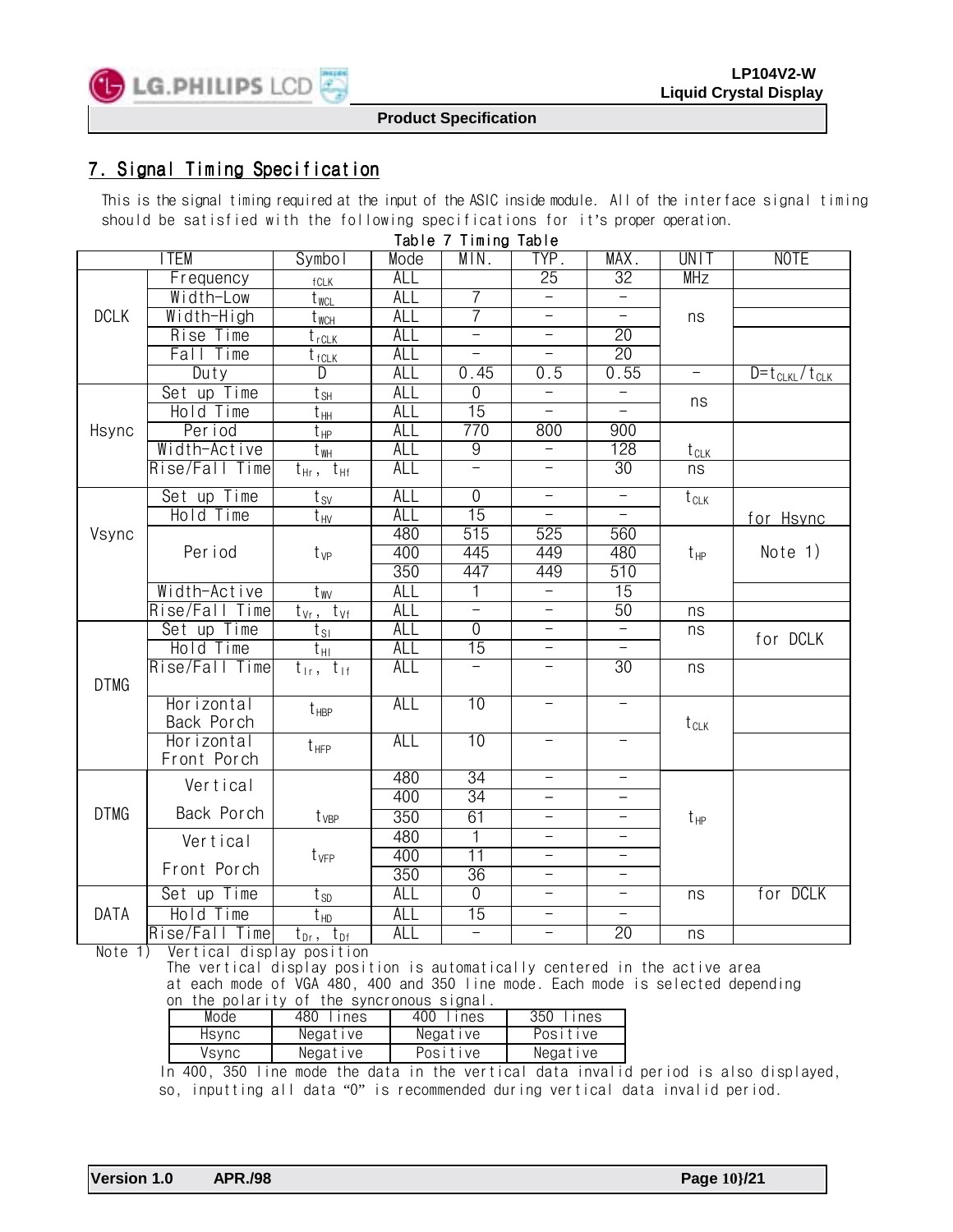

## 8. Signal Timing Wave form

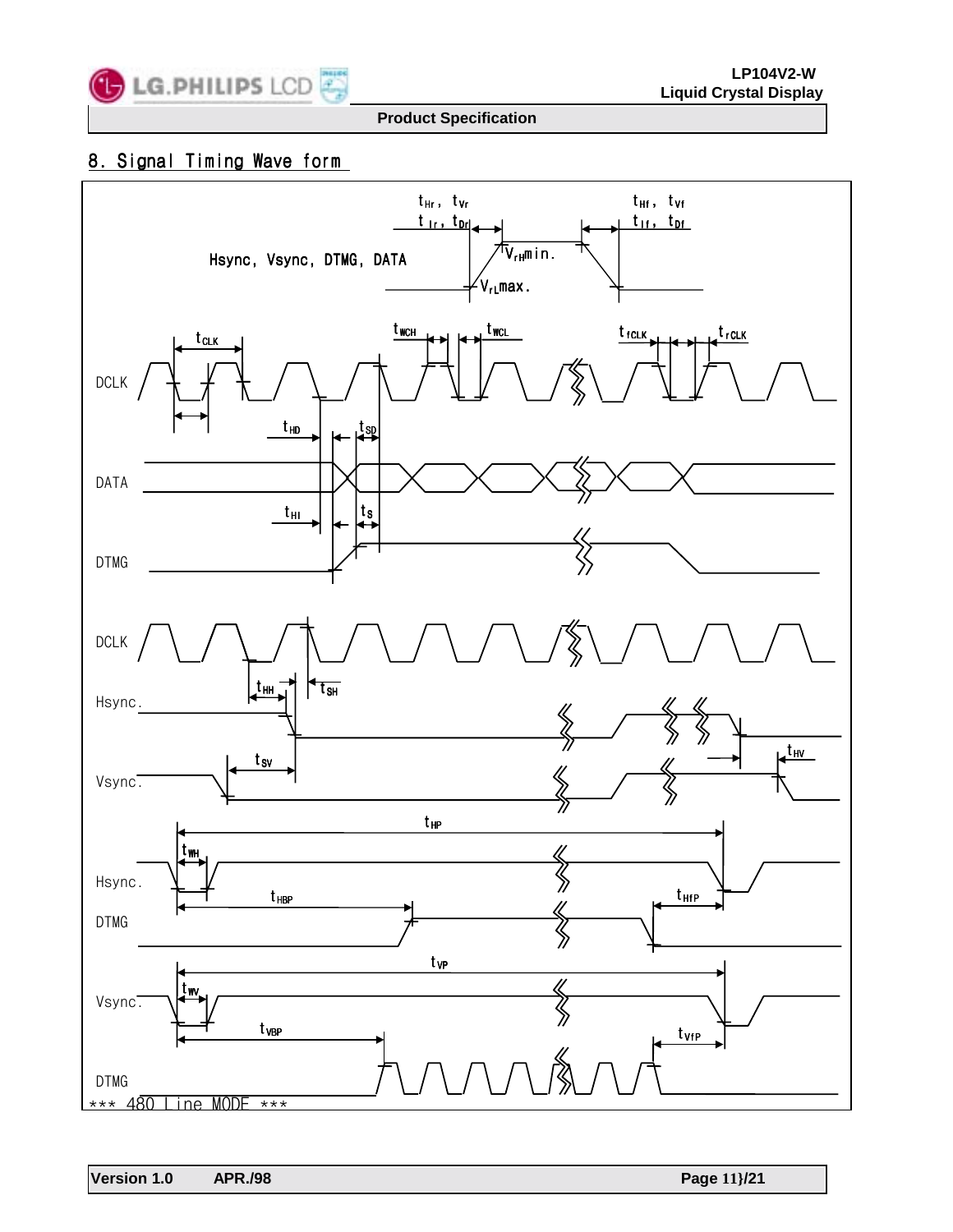

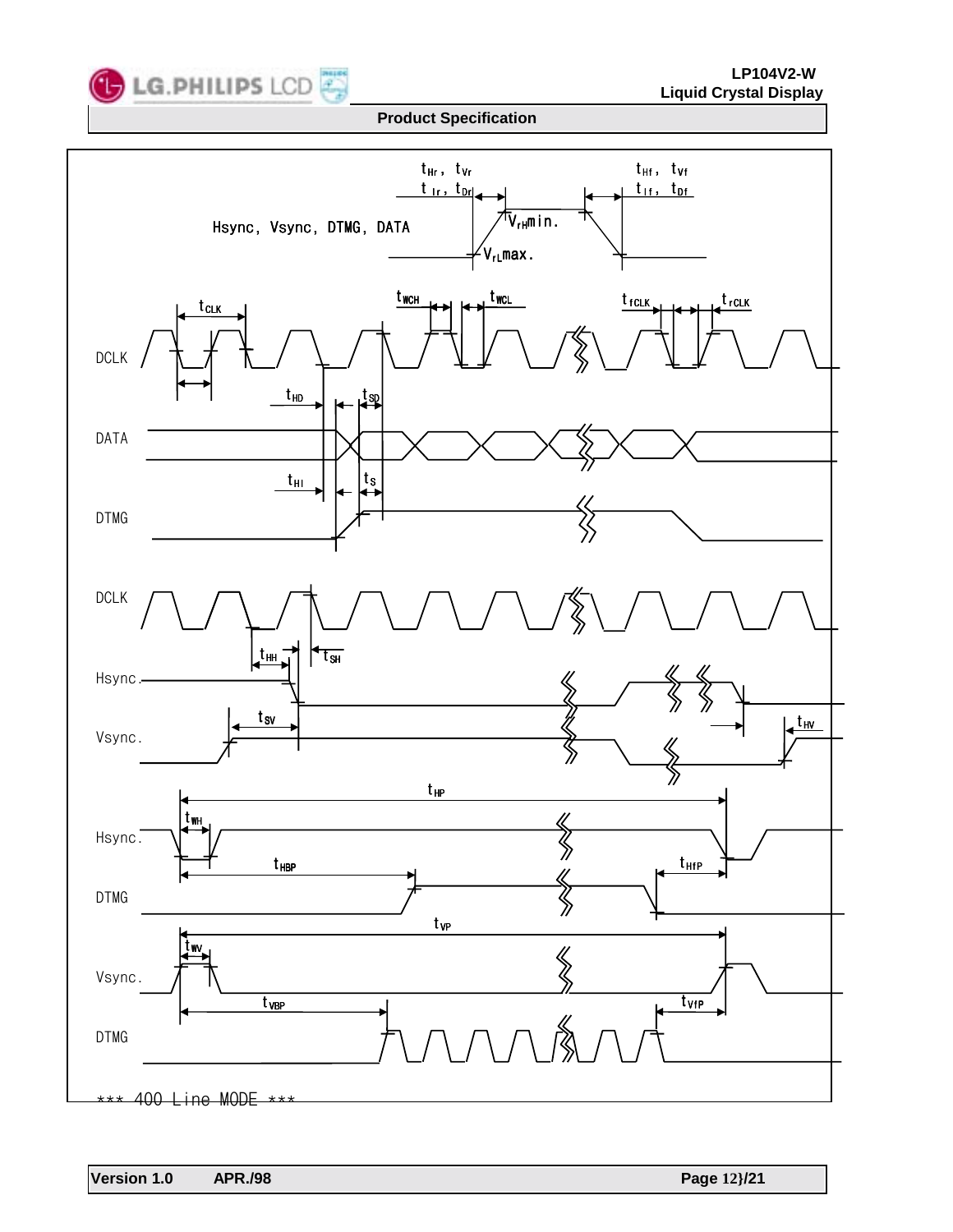



<sup>\*\*\* 350</sup> Line MODE \*\*\*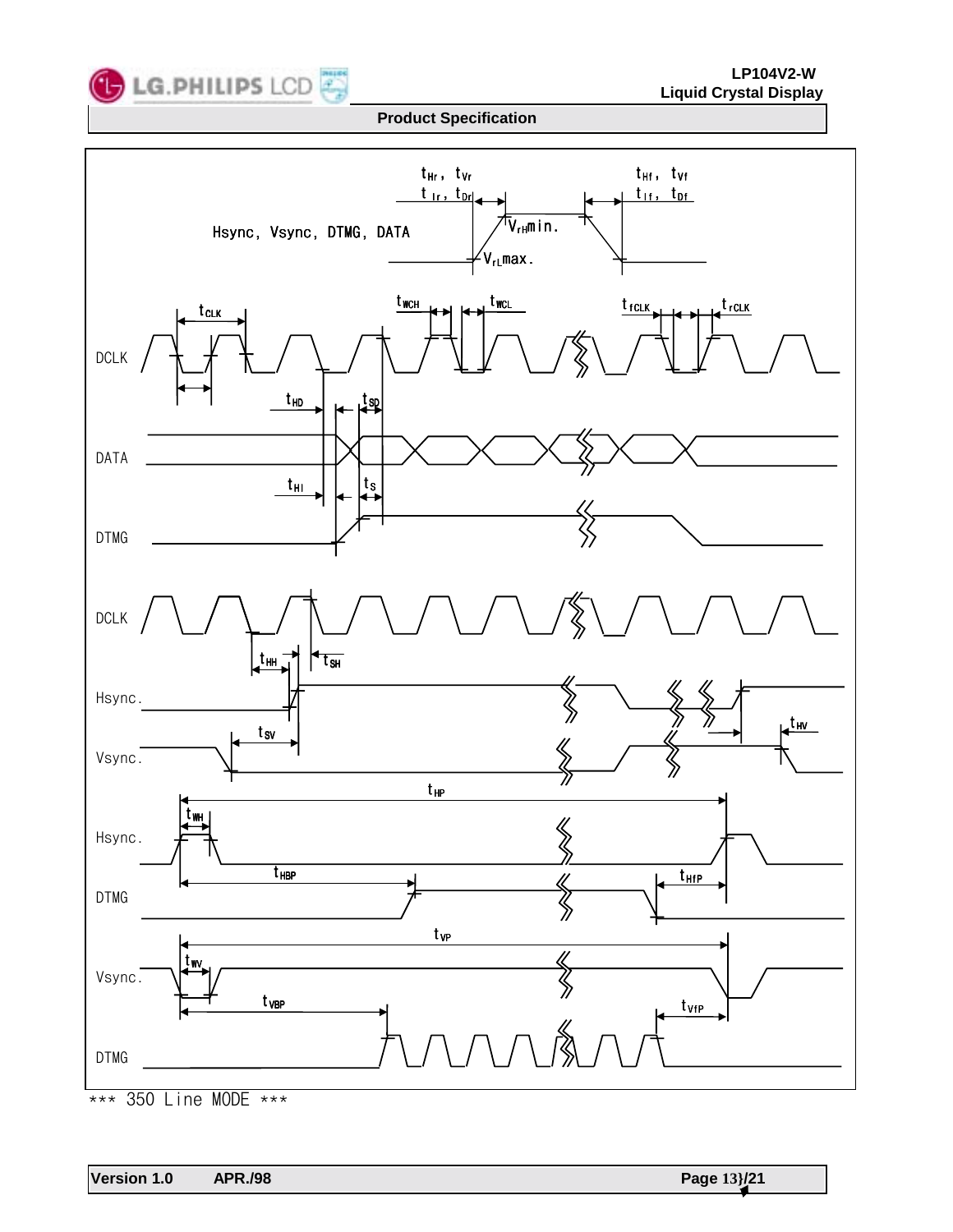

## 9. Color Input Data Reference

The brightness of each primary color(red, green and blue) is based on the 6-bit gray scale data input for the color; the higher the binary input, the brighter the color. The table below provides a reference for color versus data input.

|              |                    | Input Color Data |                      |                |                  |                |                |                |                |              |                |                |                  |                |                |                |                |                |                |
|--------------|--------------------|------------------|----------------------|----------------|------------------|----------------|----------------|----------------|----------------|--------------|----------------|----------------|------------------|----------------|----------------|----------------|----------------|----------------|----------------|
|              | Color              | Red              |                      |                |                  | Green          |                |                |                | Blue         |                |                |                  |                |                |                |                |                |                |
| <b>MSB</b>   |                    |                  |                      |                |                  | <b>LSB</b>     |                | <b>MSB</b>     |                |              |                |                | <b>LSB</b>       | <b>MSB</b>     |                |                |                |                | <b>LSB</b>     |
|              |                    | R <sub>5</sub>   | R4                   | R <sub>3</sub> | R <sub>2</sub>   | R <sub>1</sub> | R <sub>0</sub> | G <sub>5</sub> | G <sub>4</sub> | G3           | G <sub>2</sub> | G <sub>1</sub> | G <sub>0</sub>   | B <sub>5</sub> | <b>B4</b>      | B <sub>3</sub> | B <sub>2</sub> | B <sub>1</sub> | B <sub>0</sub> |
|              | <b>Black</b>       | $\mathbf{0}$     | $\theta$             | $\theta$       | $\boldsymbol{0}$ | $\mathbf{0}$   | $\mathbf 0$    | $\mathbf 0$    | $\theta$       | $\mathbf{0}$ | $\mathbf{0}$   | $\mathbf{0}$   | $\boldsymbol{0}$ | $\mathbf{0}$   | $\mathbf{0}$   | $\theta$       | $\mathbf 0$    | $\mathbf{0}$   | $\mathbf{0}$   |
|              | Red(63)            | 1                | 1                    | 1              | 1                | 1              | 1              | 0              | 0              | $\mathbf 0$  | 0              | $\theta$       | 0                | $\theta$       | $\theta$       | $\theta$       | $\theta$       | $\theta$       | 0              |
|              | Green(63)          | 0                | 0                    | $\theta$       | $\mathbf 0$      | $\mathbf 0$    | 0              | 1              | 1              | 1            | 1              | 1              | 1                | 0              | $\mathbf 0$    | $\mathbf{0}$   | $\mathbf 0$    | 0              | $\mathbf{0}$   |
|              | Basic Blue(63)     | 0                | $\mathbf{0}$         | $\Omega$       | $\theta$         | $\theta$       | 0              | $\mathbf{0}$   | 0              | $\mathbf{0}$ | 0              | $\Omega$       | 0                | 1              | 1              | 1              | 1              | $\mathbf 1$    | 1              |
| Color        | Cyan               | 0                | 0                    | $\Omega$       | $\theta$         | 0              | 0              | 1              | 1              | 1            | 1              | 1              | 1                | 1              | 1              | 1              | 1              | 1              | 1              |
| S            | Magenta            | 1                | 1                    | 1              | 1                | 1              | 1              | $\mathbf{0}$   | $\Omega$       | $\mathbf{0}$ | $\Omega$       | $\Omega$       | $\theta$         | 1              | 1              | 1              | 1              | 1              | 1              |
|              | Yellow             | 1                | 1                    | $\mathbf{1}$   | 1                | 1              | 1              | 1              | 1              | 1            | 1              | 1              | 1                | 0              | $\mathbf{0}$   | 0              | $\theta$       | 0              | $\theta$       |
|              | White              | 1                | 1                    | 1              | 1                | 1              | 1              | 1              | 1              | 1            | 1              | 1              | 1                | 1              | 1              | 1              | 1              | 1              | 1              |
|              |                    |                  |                      |                |                  |                |                |                |                |              |                |                |                  |                |                |                |                |                |                |
|              | Red(00)<br>Dark    | $\mathbf 0$      | $\mathbf{0}$         | $\mathbf{0}$   | $\mathbf{0}$     | $\mathbf{0}$   | $\mathbf 0$    | $\mathbf 0$    | $\mathbf{0}$   | $\mathbf{0}$ | $\mathbf{0}$   | $\mathbf 0$    | $\mathbf{0}$     | $\mathbf 0$    | $\mathbf{0}$   | 0              | $\mathbf 0$    | $\mathbf{0}$   | $\mathbf{0}$   |
|              | Red(01)            | $\mathbf 0$      | 0                    | $\theta$       | $\mathbf 0$      | 0              | 1              | 0              | $\mathbf{0}$   | $\mathbf 0$  | $\mathbf{0}$   | $\theta$       | 0                | 0              | 0              | 0              | $\theta$       | 0              | 0              |
|              | Red(02)            | 0                | 0                    | $\theta$       | 0                | 1              | 0              | 0              | $\mathbf{0}$   | $\theta$     | 0              | $\theta$       | $\mathbf{0}$     | 0              | $\mathbf{0}$   | 0              | $\mathbf{0}$   | 0              | 0              |
| Red          |                    | $\vdots$         | t                    |                | $\vdots$         | $\vdots$       | $\ddot{\cdot}$ | ÷              | t              | ÷            | t              |                | t                | t              | t              | $\vdots$       | $\ddot{\cdot}$ |                |                |
|              | Red(61)            | 1                | 1                    | 1              | 1                | 0              | 1              | 0              | 0              | $\mathbf 0$  | 0              | $\theta$       | 0                | 0              | $\mathbf{0}$   | 0              | $\theta$       | 0              | 0              |
|              | Red(62)            | 1                | 1                    | 1              | 1                | 1              | $\mathbf{0}$   | $\theta$       | $\theta$       | $\theta$     | $\mathbf{0}$   | $\theta$       | $\theta$         | $\theta$       | $\theta$       | $\mathbf{0}$   | $\theta$       | $\theta$       | $\theta$       |
|              | Red(63) Bright     | 1                | 1                    | $\mathbf{1}$   | 1                | 1              | 1              | $\mathbf 0$    | $\theta$       | $\mathbf 0$  | $\mathbf{0}$   | $\theta$       | $\mathbf{0}$     | $\mathbf{0}$   | $\mathbf{0}$   | $\theta$       | $\theta$       | $\mathbf{0}$   | $\mathbf{0}$   |
|              | Green(00)Dark      | $\mathbf{0}$     | $\theta$             | $\theta$       | $\mathbf{0}$     | $\theta$       | $\mathbf{0}$   | $\mathbf{0}$   | $\theta$       | $\theta$     | $\mathbf{0}$   | $\theta$       | $\mathbf{0}$     | $\theta$       | $\overline{0}$ | 0              | $\theta$       | $\mathbf{0}$   | $\overline{0}$ |
|              | Green(01)          | $\theta$         | $\theta$             | $\Omega$       | 0                | $\theta$       | 0              | 0              | $\Omega$       | $\theta$     | $\theta$       | $\theta$       | 1                | 0              | $\mathbf{0}$   | 0              | $\theta$       | 0              | 0              |
|              | Green(02)          | $\mathbf{0}$     | $\theta$             | $\theta$       | $\theta$         | $\theta$       | $\mathbf{0}$   | $\theta$       | $\theta$       | $\theta$     | $\mathbf{0}$   | 1              | $\mathbf{0}$     | $\theta$       | $\mathbf 0$    | $\mathbf{0}$   | $\theta$       | $\theta$       | 0              |
| Green        |                    | ÷                | $\ddot{\cdot}$       |                | $\vdots$         | $\cdot$        | $\vdots$       | t              | $\cdot$        | t            | $\cdot$        |                | ٠                | t              | ÷              | ÷,             | $\cdot$        |                |                |
|              | Green(61)          | $\theta$         | 0                    | $\theta$       | $\mathbf 0$      | $\mathbf{0}$   | 0              | 1              | 1              | 1            | 1              | 0              | 1                | 0              | 0              | 0              | $\mathbf 0$    | 0              | $\mathbf{0}$   |
|              | Green(62)          | $\theta$         | $\theta$             | $\Omega$       | $\theta$         | $\theta$       | $\mathbf{0}$   | 1              | 1              | 1            | 1              | $\mathbf 1$    | $\theta$         | 0              | $\Omega$       | 0              | $\theta$       | 0              | 0              |
|              | Green(63)Bright    | $\theta$         | 0                    | $\theta$       | $\mathbf 0$      | $\Omega$       | 0              | 1              | $\mathbf{1}$   | 1            | 1              | 1              | 1                | 0              | $\mathbf{0}$   | $\mathbf{0}$   | $\theta$       | $\theta$       | 0              |
|              | Blue(00) Dark      | $\mathbf{0}$     | $\theta$             | $\Omega$       | $\mathbf{0}$     | $\mathbf{0}$   | $\mathbf{0}$   | $\mathbf{0}$   | $\Omega$       | $\theta$     | $\mathbf{0}$   | $\mathbf{0}$   | $\mathbf{0}$     | $\mathbf{0}$   | $\mathbf{0}$   | $\Omega$       | $\mathbf{0}$   | $\mathbf{0}$   | $\Omega$       |
|              | Blue(01)           | 0                | 0                    | 0              | $\theta$         | $\theta$       | 0              | $\theta$       | $\mathbf{0}$   | $\theta$     | 0              | $\theta$       | $\mathbf{0}$     | 0              | 0              | 0              | $\theta$       | 0              | 1              |
|              | Blue(02)           | 0                | 0                    | $\theta$       | $\theta$         | $\theta$       | $\Omega$       | $\theta$       | 0              | $\theta$     | 0              | $\theta$       | $\theta$         | $\theta$       | $\Omega$       | $\Omega$       | $\theta$       | 1              | 0              |
| <b>B</b> lue |                    | $\vdots$         | $\ddot{\phantom{a}}$ |                | $\ddot{\cdot}$   |                | İ              | $\vdots$       |                | ÷            |                |                | t                |                | t              |                |                |                |                |
|              | Blue(61)           | 0                | 0                    | $\theta$       | 0                | 0              | 0              | 0              | 0              | 0            | 0              | $\theta$       | 0                | 1              | 1              | 1              | 1              | 0              | 1              |
|              | Blue(62)           | 0                | 0                    | $\theta$       | 0                | 0              | 0              | 0              | 0              | 0            | 0              | $\theta$       | 0                | 1              | 1              | 1              | 1              | 1              | 0              |
|              | Blue(63)<br>Bright | 0                | 0                    | $\Omega$       | 0                | 0              | 0              | 0              | 0              | 0            | 0              | $\theta$       | 0                | 1              | 1              | 1              | 1              | 1              |                |

#### Table 8 COLOR DATA REFERENCE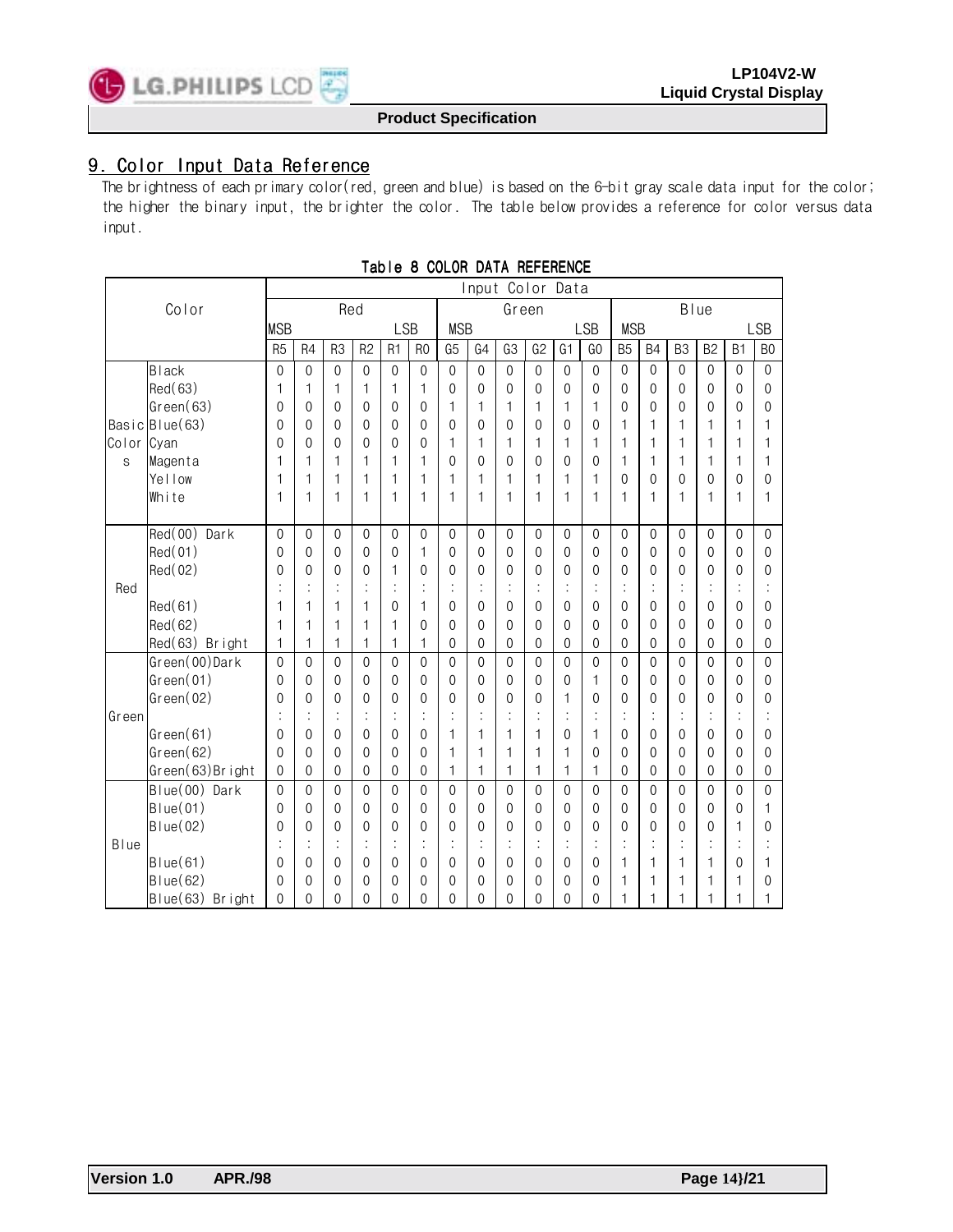

## 10. Power On/Off Sequence



Notes : 1. Please avoid floating state of interface signal at invalid period. 2. When the interface signal is invalid, be sure to pull down the power supply for LCD  $V_{DD}$  to OV.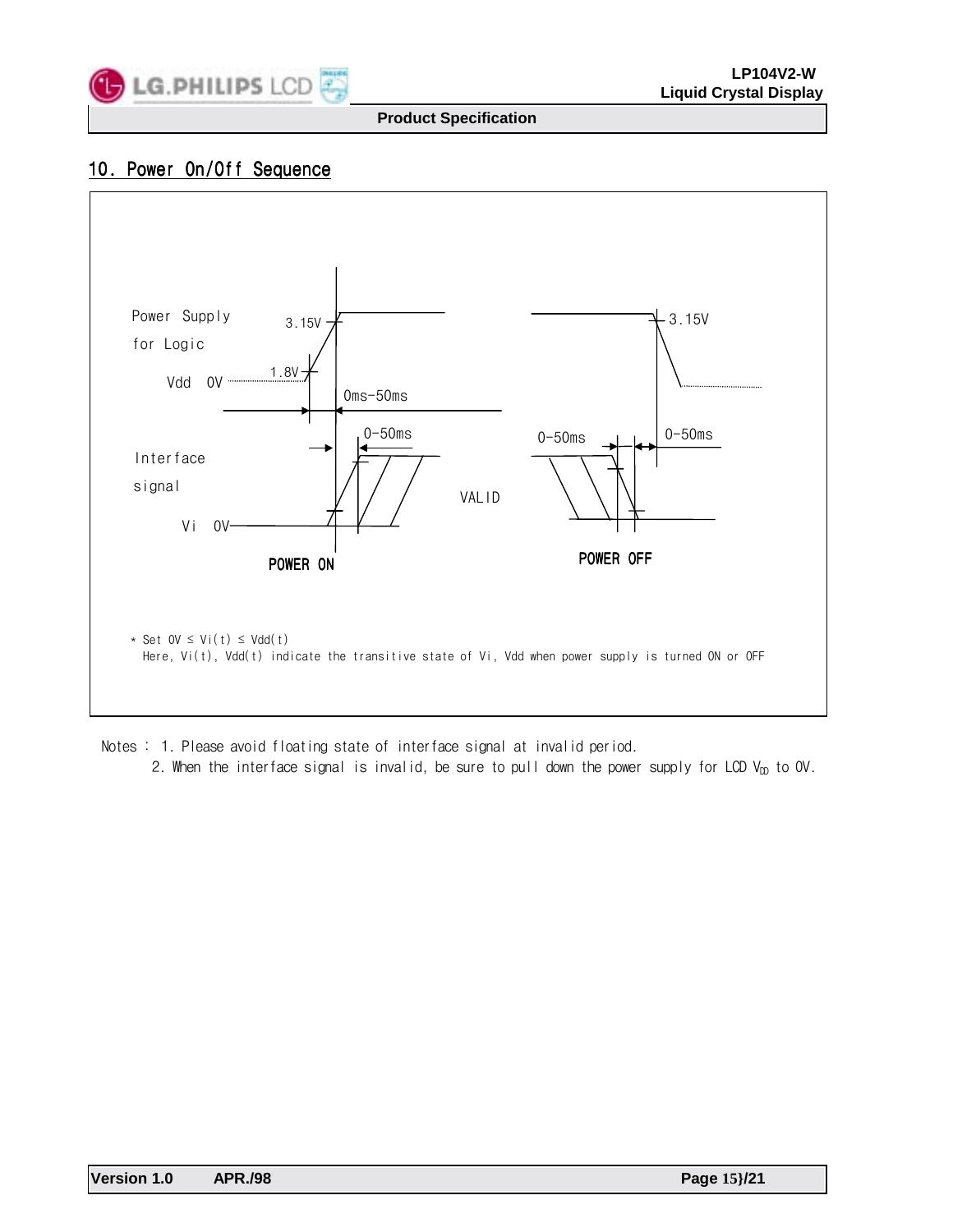![](_page_15_Picture_0.jpeg)

## 11. Mechanical Characteristics

The chart below provides general mechanical characteristics for the model LP104V2 LCD. In addition, the figure below is a detailed mechanical drawing of the LCD. Note that dimension are given for reference purposes only.

#### Outside dimensions :

|                      | Width     | 246.5mm(TYP.)      |
|----------------------|-----------|--------------------|
|                      | Height    | 179.4mm (TYP.)     |
|                      | Thickness | $8.0$ mm $(TYP. )$ |
| Active Display area: |           |                    |
|                      | Width     | 211.2mm            |
|                      | Height    | 158.4mm            |
|                      |           |                    |

Weight (approximate) :  $415(\pm 10)$  g

![](_page_15_Figure_9.jpeg)

< LCM FRONT SIDE >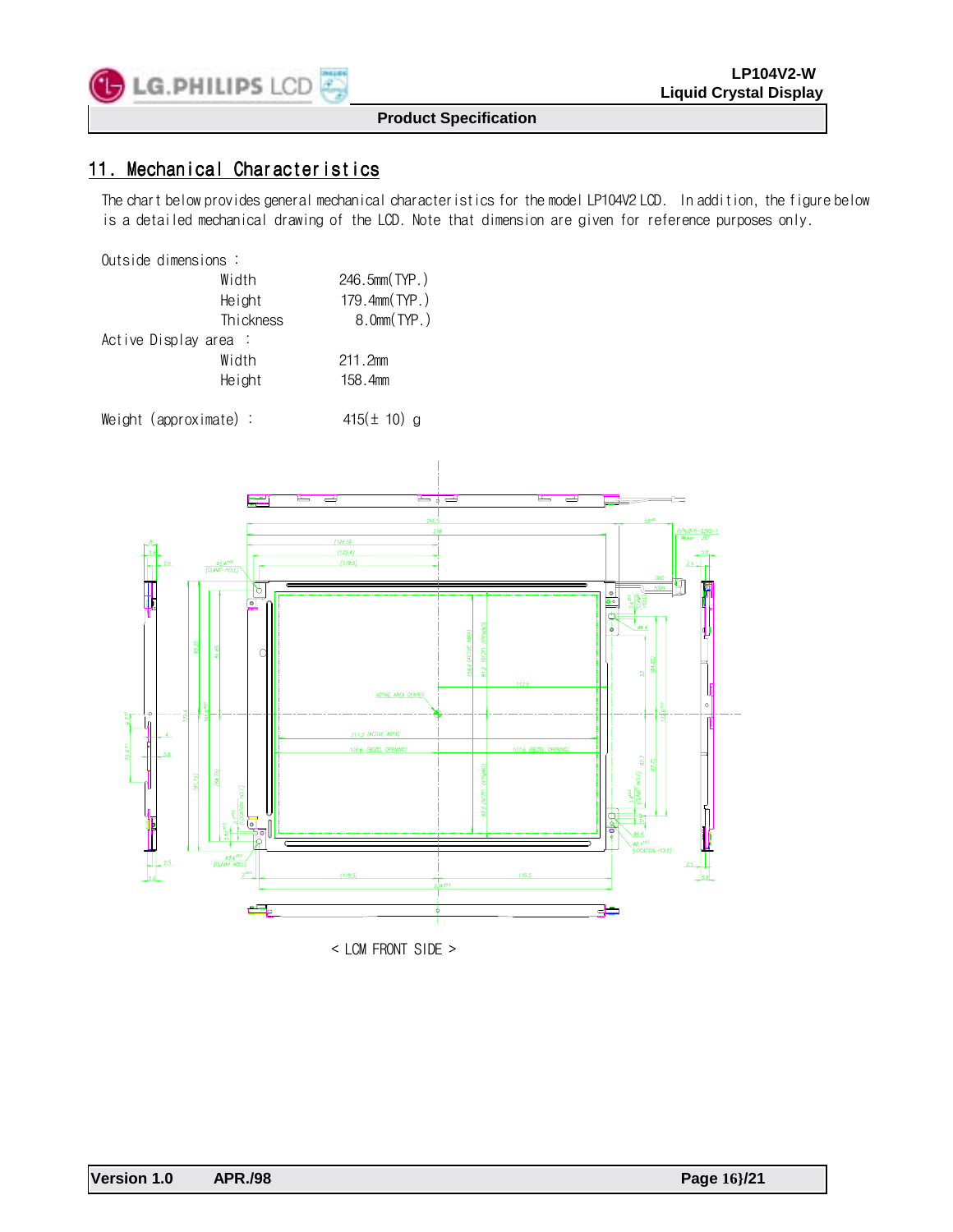![](_page_16_Picture_0.jpeg)

## 12. COSMETICS

T his cosmetic inspection is related to the acceptance quality levels of any defects in the LCD module which we produce. For more information about the following , contact LG Semicon Co., Ltd. any time.

## 12.1 Cosmetic Inspection Conditions

- 12.1.1 Inspective viewing angle
	- This inspection should be executed according to the following figure.

![](_page_16_Figure_8.jpeg)

- Viewing angle should be in the range of :

 $q < 45$ <sup>o</sup> when non-operating inspection

- $q < 20^{\circ}$  when operating inspection (Horizontal direction)
- $q < 10^{\circ}$  when operating inspection (Vertical direction)

#### 12.1.2 Environment Conditions

- Ambient temperature :  $25 \pm 5^\circ \text{C}$
- Ambient Humidity : 65 ±5 % RH
- Ambient Lumination : Using single 20 watts fluorescent lamp ( about 500 lux )
-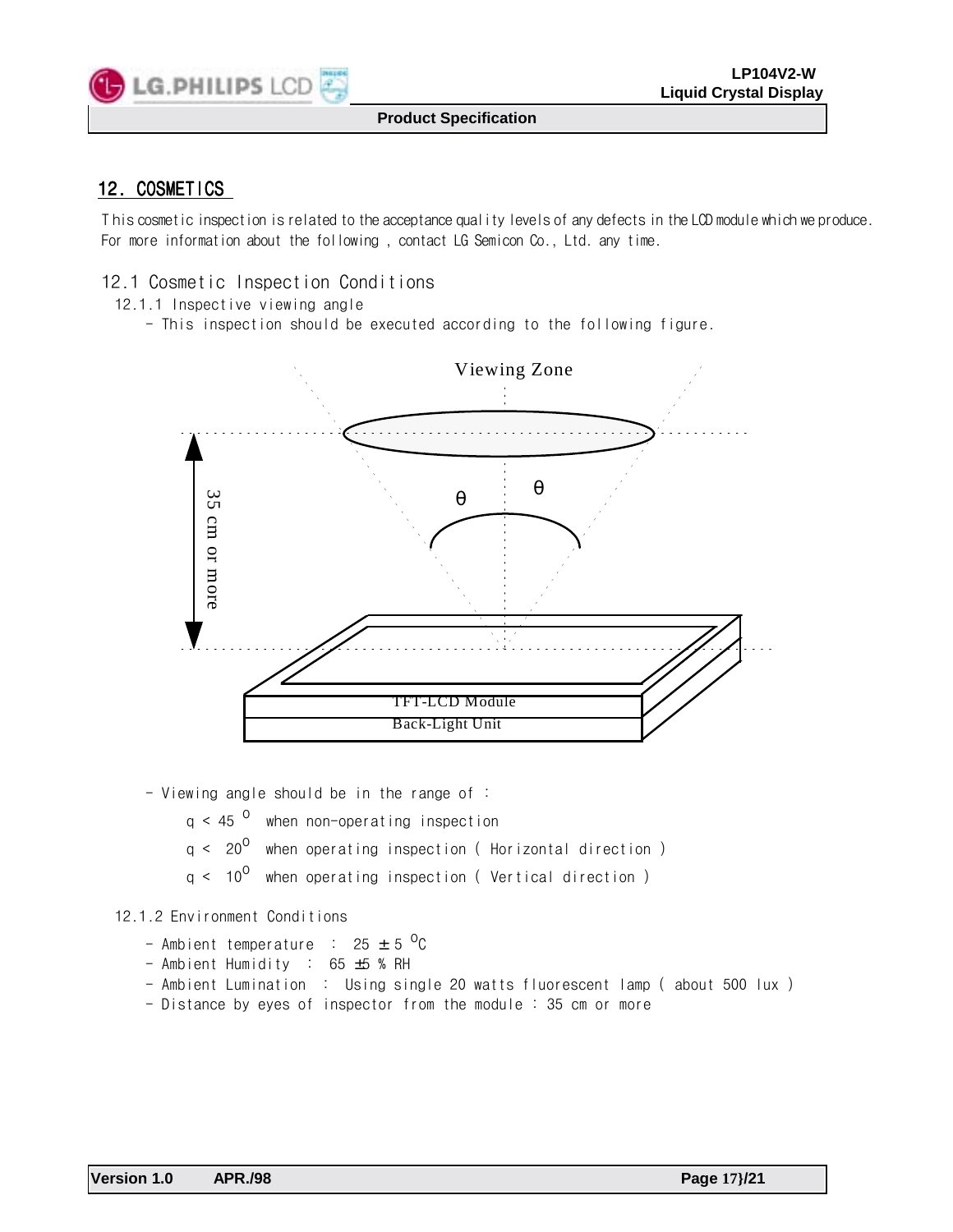![](_page_17_Picture_0.jpeg)

## 13. Safety

13.1 Sharp edge : There will be no sharp edges or corners on the display assembly that could cause injury.

## 13.2 materials

13.2.1 Toxicity :There is no carcinogenic materials used anywhere in the display module.

13.2.2 Flammability : All components including electrical components of the module should meet the flammability grade Min.UL94-V1. The printed circuit board is made from material rated UL94-V1 or better. The actual UL flammability rating is printed on the printed circuit board.

- 13.2.3 capacitors : If any polarized capacitors are used in the display assembly, provisions will be made to keep them from being inserted backwards.
- 13.2.4 Hazardous Voltages : Any points exceeding 42.2volts meets the requirement of the limited current circuit. The current through a 2 Kohm resistance is less than 0.7 x f(Khz)mA.

## 14. Packaging

: The packaging of the LCD meets 75 cm drop test.

## 15. Smoke free design

: No smoke or strange smell shall not be observed by the operator as a result of any single failure. Display technology will demonstrate it to the representative by open/short test in design verification test for approval if there is any default symptoms.

## 16.Performance

: All electromagnetic compatibility apply when the disply module is attached to the host system.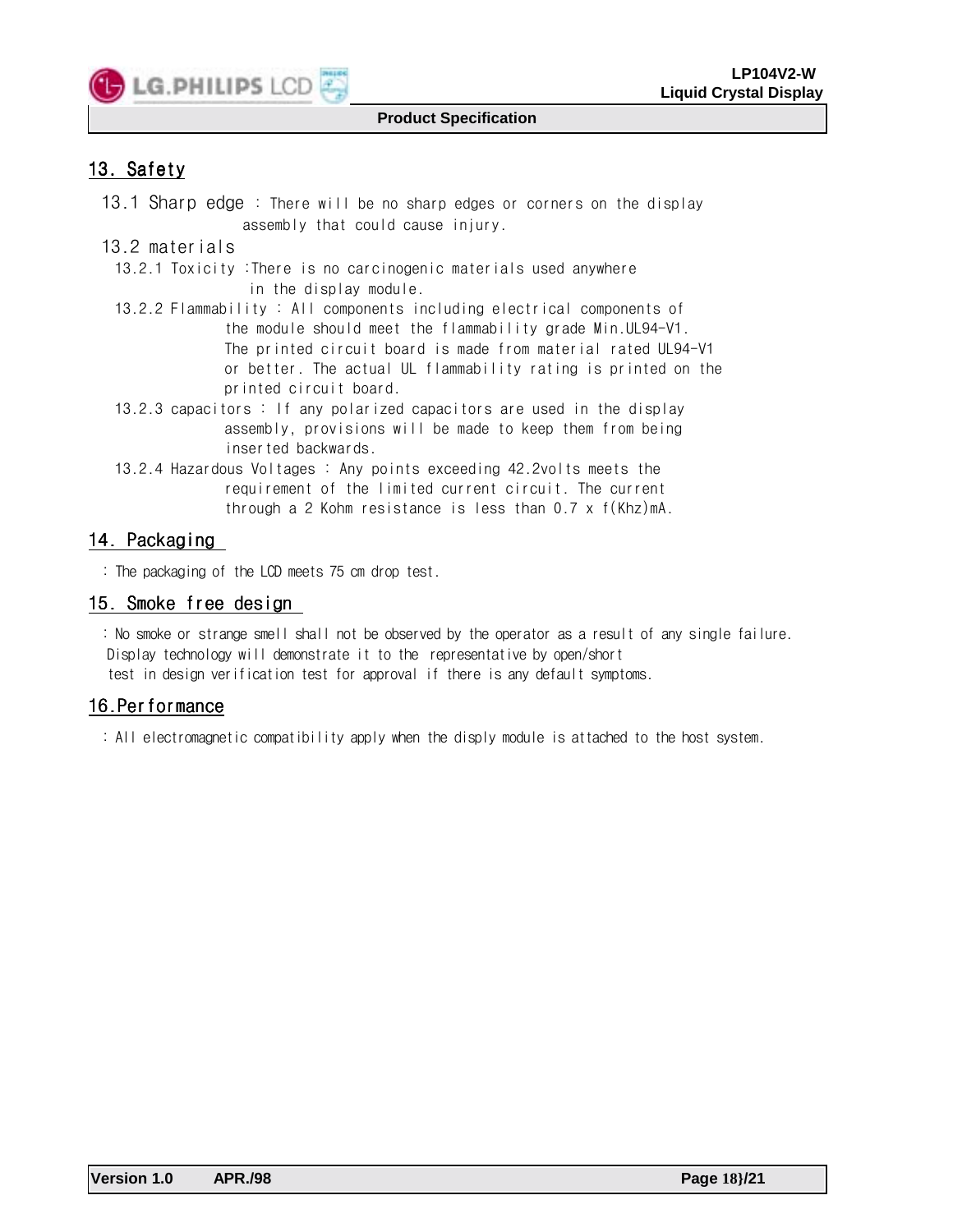![](_page_18_Picture_0.jpeg)

## 17.PRECAUTIONS

Please pay attention to the followings when you use this TFT/LCD module with Back-light unit.

## 17.1 MOUNTING PRECAUTIONS

- (1) You must mount a module using holes arranged in four corners.
- (2) You should consider the mounting structure so that uneven force (ex. twisted stress) is not applied to the module. And the case on which a module is mounted should have sufficient strength so that external forace is not
	- transmitted directly to the module.
- (3) Please attach the surface with a transparent protective plate in order to protect the polarizer LC cell.

 Transparent protective plate should have sufficient strength in order to resist external force.

- (4) You should adopt radiation structure to satisfy the temperature specification.
- (5) Acetic acid type and chlorine type materials for the cover case are not desirable because the former generates corrosive gas of attacking the polalizer at high temperature and the latter causes circuit break by electro-chemical reaction.
- (6) Do not touch, push or rub the exposed polarizers with glass, tweezers or anything harder than HB pencil ead. And Please do not rub with dustclothes with chemical treatment. Do not touch the surface df polarizer for bare hand or greasy cloth. (Some cosmetics are detrimental to the polarizer.)
- (7) When the surface becomes dusty, please wipe gently with absorbent cotton or other soft materials like chamois soaked with petrolium benzene. Normal-hexane is recommended for cleaning the adhesives used to attach front / rear polarizers. Do not use acetone, toluen and alcohol because they cause chemical damage to the polarizer.
- (8) Wipe off saliva or water drops as soon as possible. Their long time contact with polarizer causes deformations and color fading.
- (9) Do not open the case because inside circuits do not have sufficent strength.

## 17.2 OPERATING PRECAUTIONS

(1) The spike noise causes the mis-operation of circuits. It should be lower than following voltage :

VDD =  $\pm$  200mV, V1 =  $\pm$  200mV (Over and under shoot voltage).

- (2) Response time depends on the temperature. (In lower temperature, it becomes longer.)
- (3) Brightness depends on the temperature. (In lower temperature, it becomes lower.) And in lower temperature, response time (required time that brightness is stable after turned on ) becomes longer.
- (4) Be careful for condensation at sudden temperature change. Condensation makes damage to polarizer or electrical contacted parts. And after fading condensation, smear or spot will occur.
- (5) When fixed patterns are displayed for a long time, remnant image is likely to occur.
- (6) A module has high frequency circuit. If you need to shield the electromagnetic noise, please do in yours.
- (7) When a Back-light unit is operating, it sounds. If you need to shield the noise, please do in yours.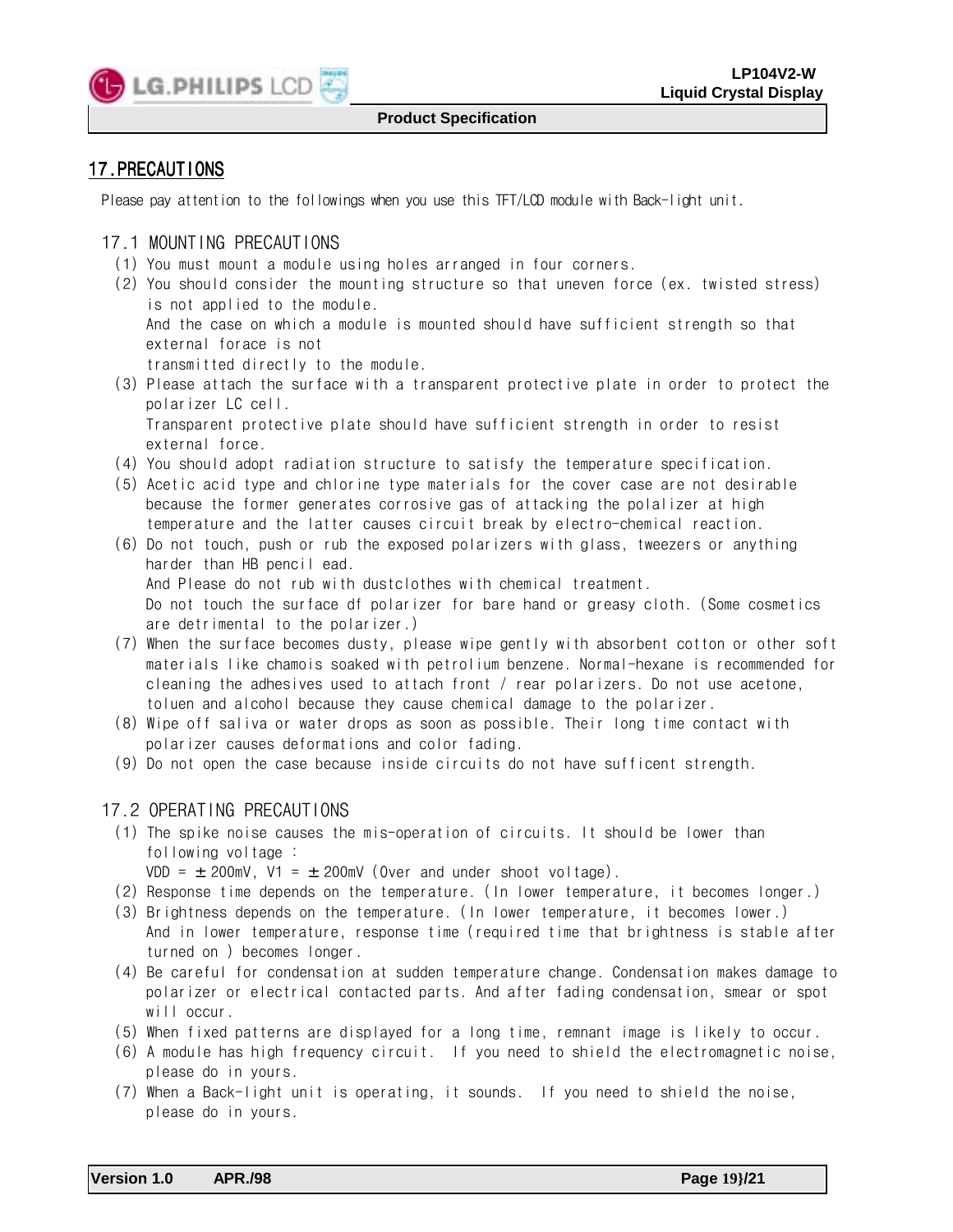![](_page_19_Picture_0.jpeg)

## 17.3 ELECTROSTATIC DISCHARGE CONTROL

Since a module is composed of electronic circuits. it is not strong to electrostatic discharge. Make certain that treatment persons are connected to ground through wrist band etc . . And don't touch I/F pin directly.

## 17.4 PRECAUTION FOR STRONG LIGHT EXPOSURE

Strong light exposure causes degradation of polarizer and color filter.

#### 17.5 STORAGE

When storing modules as spares for a long time. The following precautions are necessary.

- (1) Do not leave the module in high temperature, especially in high humidity for a long time.
- (2) Store the module not to expose to the sunlight directly.
- (3) Avoid condensation of water. It may cause misoperation.

#### 17.6 HANDLING PRECAUTIONS FOR PROTECTION FILM

- (1) Be sure to turn off the power when connecting or disconnecting circuit.
- (2) Note that polarizer are easily damaged, pay attention not to scratch or press these surface with any hard object.
- (3) When lcd surface become dirty, please wipe them off with soft material like absorbent cotton.
- (4) Protect the module from the ESD. AS it may damage electronic circuit (C-MOS) Make certain that treatment persons body are grounded through wrist bend.
- (5)Do not disassemble the module and be careful not to have strong mechanical shock such as twist when install to the cabinet. It may cause damage permanently.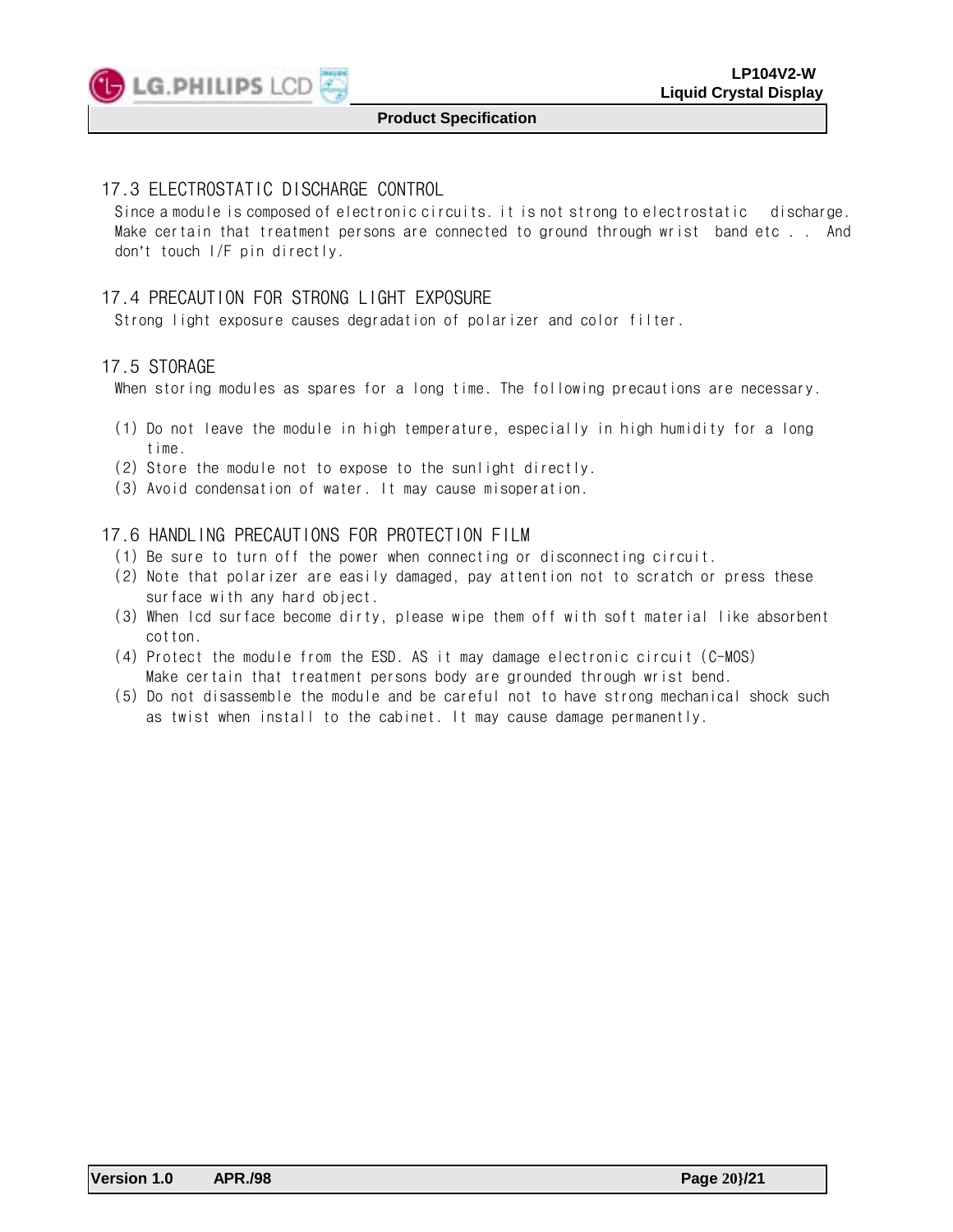![](_page_20_Picture_0.jpeg)

### A-1 Measurement setup & method

Optical measurement shall be executed in a dark room or equivalent state with the following method. Measurement shall be executed 30 minutes after back light turn on.

![](_page_20_Figure_5.jpeg)

## A-2 Brightness

![](_page_20_Figure_7.jpeg)

<measuring point for brightness vibration> <measuring point for surface brightness >